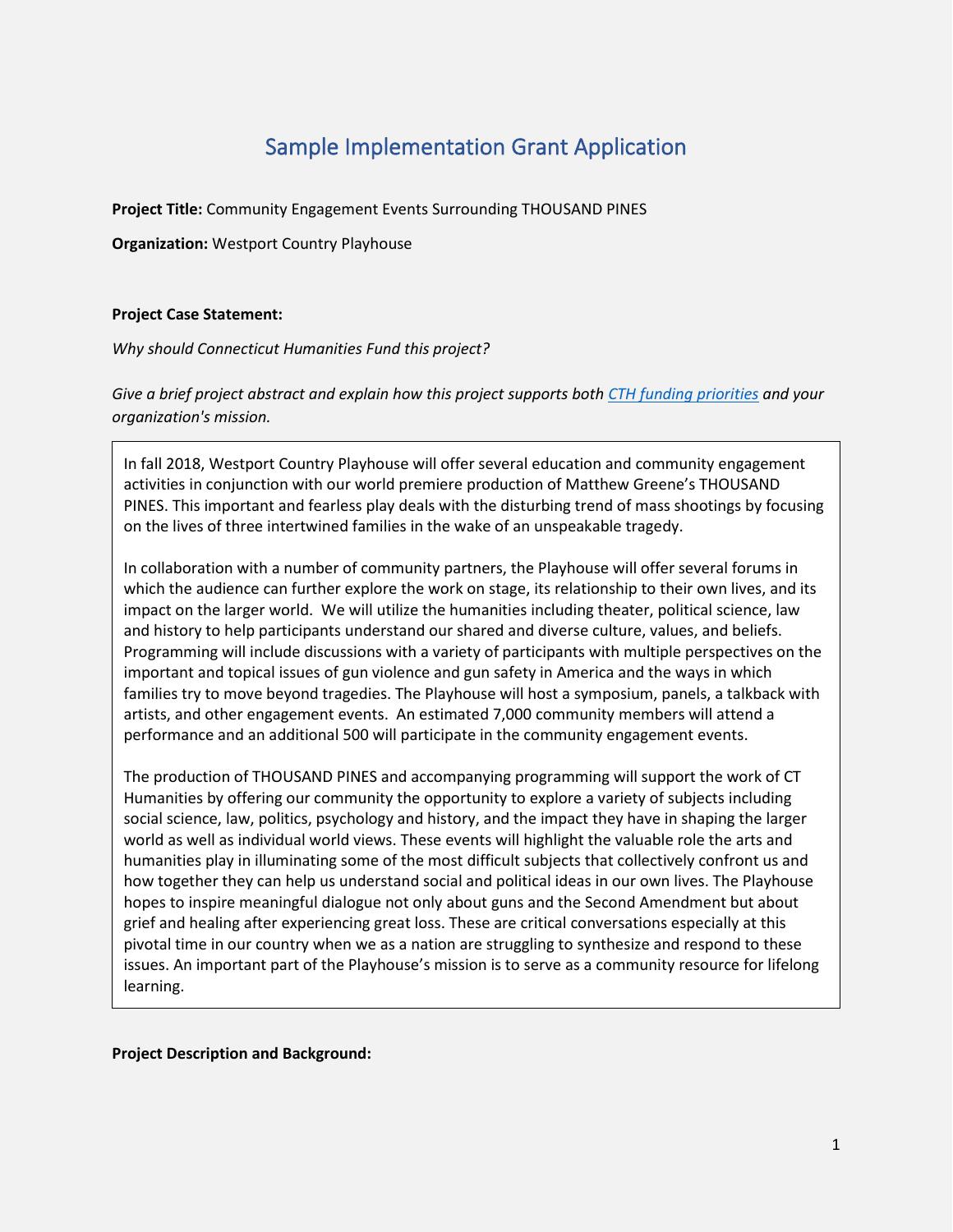*Briefly explain how you developed this project, including resources you consulted during planning (scholars, archives, collections, etc).*

*Describe the project you will deliver to the public and what you expect they will learn from it. Identify specific elements of this project you are asking CTH to fund.*

*For Documentary Film submissions please additionally respond to the following in this section:*

- o *Story, issues, and characters: What is the specific story your project will tell and what are the associated issues it will explore? Why are these stories or issues important or timely? Who are the characters?*
- o *Describe the current stage of the project. Provide an estimated completion date.*

As part of our 2018 season, Westport Country Playhouse will offer a number of community engagement events in conjunction with our world premiere production of Matthew Greene's THOUSAND PINES. Directed by Austin Pendleton, the production will run from October 30-November 17, 2018 with a total of 21 performances. We estimate that we will serve 7,500 people including student groups. Committed to ensuring that the arts are accessible to all who wish to participate, the Playhouse offers free or deeply discounted student tickets and transportation. During the production's run, the Playhouse will offer a series of events to further explore the work on stage including a symposia, panel discussions and a talkback with the artists involved with the production.

THOUSAND PINES is a sensitive and gripping story that explores the aftermath of a school shooting as three families struggle to come to terms with their loss. This powerful play explores the disturbing trend of school shootings without concerning itself with the divisive politics surrounding guns in this country. It instead emphasizes our common humanity when dealing with unspeakable tragedy. While the play addresses a national epidemic, it is especially relevant for our community with Newtown only 25 miles to our north.

The Playhouse immediately recognized Matthew Greene as an important new voice in American theater and has helped to shepherd this work, hosting a reading in early 2016. The Playhouse also has a long history with director Austin Pendleton, who graced our stage in the 1960s as a member of the American Conservatory Theatre and whose play ORSON'S SHADOW was part of our 2000 season.

The Playhouse will work with a variety of community organizations and area schools to organize discussions to further explore the sensitive issues the play addresses.

Panels & Discussions hosted by the Playhouse:

• Monday October 29, A panel featuring playwright Matthew Greene in conversation with Mary Himes and Helen Klisser During of #UNLOAD about confronting the scourge of gun violence through different art forms. We will delve into how theater and other art forms offer a living response to our world and can offer healing and encourage empathy and understanding.

• Sunday November 4, Post-show symposium with playwright Matthew Greene and director Austin Pendleton, moderated by Playhouse Associate Artistic David Kennedy to explore the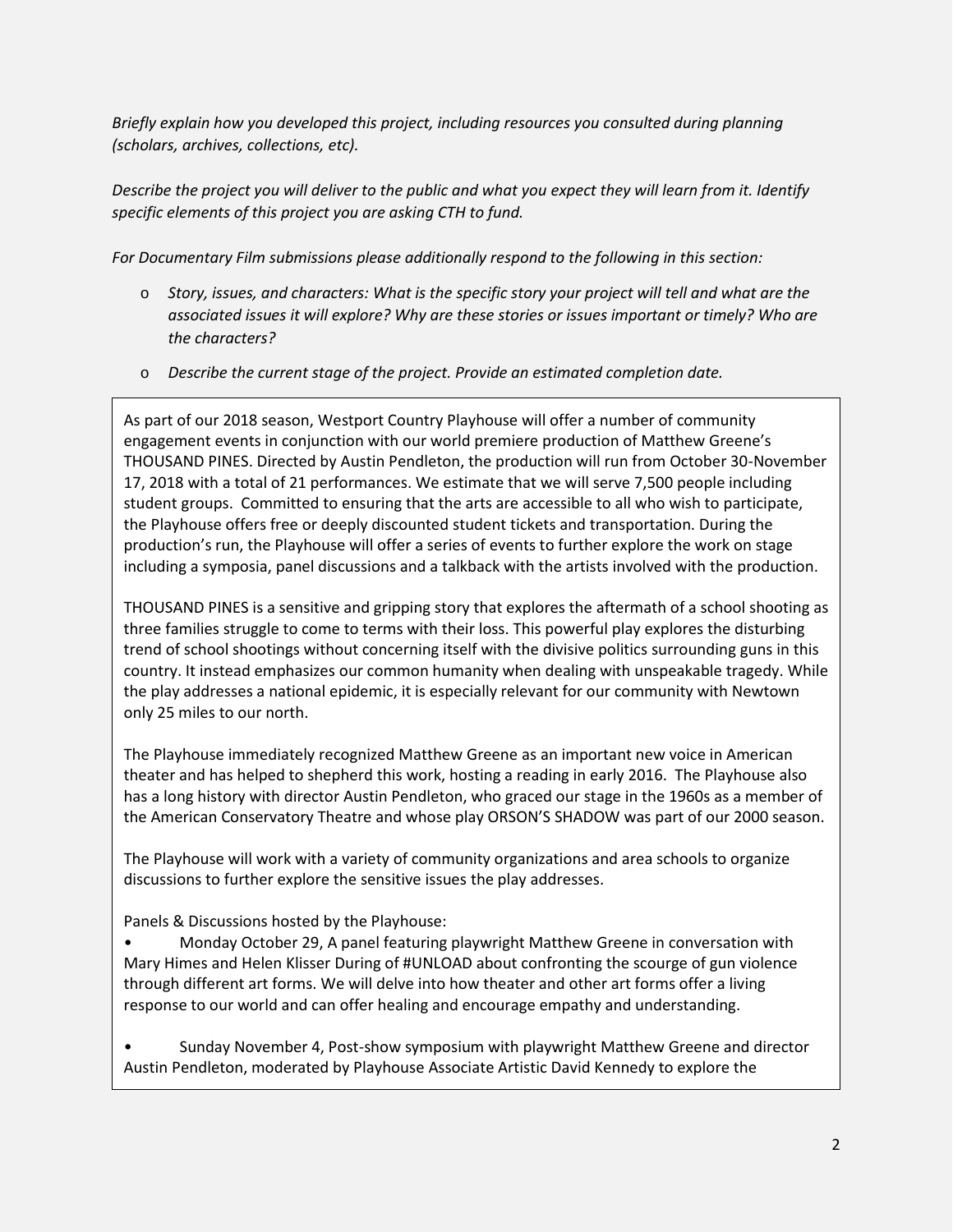inspiration behind the work and the importance of the arts and humanities in addressing difficult subjects.

• Friday November 9, Talk with comparative constitutional law scholar and Quinnipiac law professor Sujata GadKar-Wilcox about the historical and contemporary constitutional context for the Second Amendment in the United States, as well as a comparative perspective that considers approaches taken by other countries, both from a constitutional perspective and based on contemporary policy debates. In other words, what informs different approaches to gun laws, restrictions and regulations?

• Sunday November 11, Panel discussion with Jeremy Stein, executive director of CT Against Gun Violence and Mark Barden, co-founder and managing director of Sandy Hook Promise, the grass roots organization founded in the wake of the Newtown school shooting, which works to prevent gun violence and promote mental health and wellness. Josh Koskoff, the lawyer representing families of the Sandy Hook school shooting victims in their case against the Remington arms manufacturer, will moderate this nonpartisan panel. The participants will explore such topics as early identification of mental health issues and comprehensive background checks in the context of the Second Amendment.

• Thursday November 15, Post-show Talkback with the actors and others involved with the production to further shed light on their experiences embodying these characters and offer insights into the work.

• Various Dates: Post-show salons with an experienced grief counselor and social worker Linda Rost, LCSW and co-founder of the Fairfield County Trauma Recovery Network after select performances to discuss healing in the aftermath of tragedy and different ways communities can come together to support one another. The Fairfield County Trauma Recovery Network is a volunteer group of licensed clinicians who work to prevent Post Traumatic Stress Disorder (PTSD) in survivors and first responders of disasters and tragedies.

• Every Performance: A program insert that provides a list of resources for those dealing with the aftermath of trauma and loss as well as a list of state and local representatives to encourage the community to get involved. The Playhouse will also provide a special "safe space" on campus for anyone who is emotionally triggered by the play's content.

Community Access: The Playhouse will provide free matinee tickets to the November 10 performance of THOUSAND PINES for Bridgeport-area children from Connect-Us, an organization which provides afterschool programs to improve the quality of outcomes for young people living in communities of concentrated poverty. The kids will then perform their own unique work that focuses on their response to gun violence. The Playhouse will host a Together at the Table event on November 6, 2018. This program is designed to make professional theater affordable for families and to promote a lifelong interest in theater attendance. At \$10 a ticket, including a dinner provided by the Playhouse, families of varied income levels are given the opportunity to join together as a community, share a meal, meet members of the cast and artistic team, and experience live theater. At the THOUSAND PINES Together at the Table event guests will be encouraged to discuss the play and its themes as they break bread together. The Playhouse will host a Playhouse Happy Hour evening that offers a \$25 ticket for those under 40 and includes a pre-show reception for young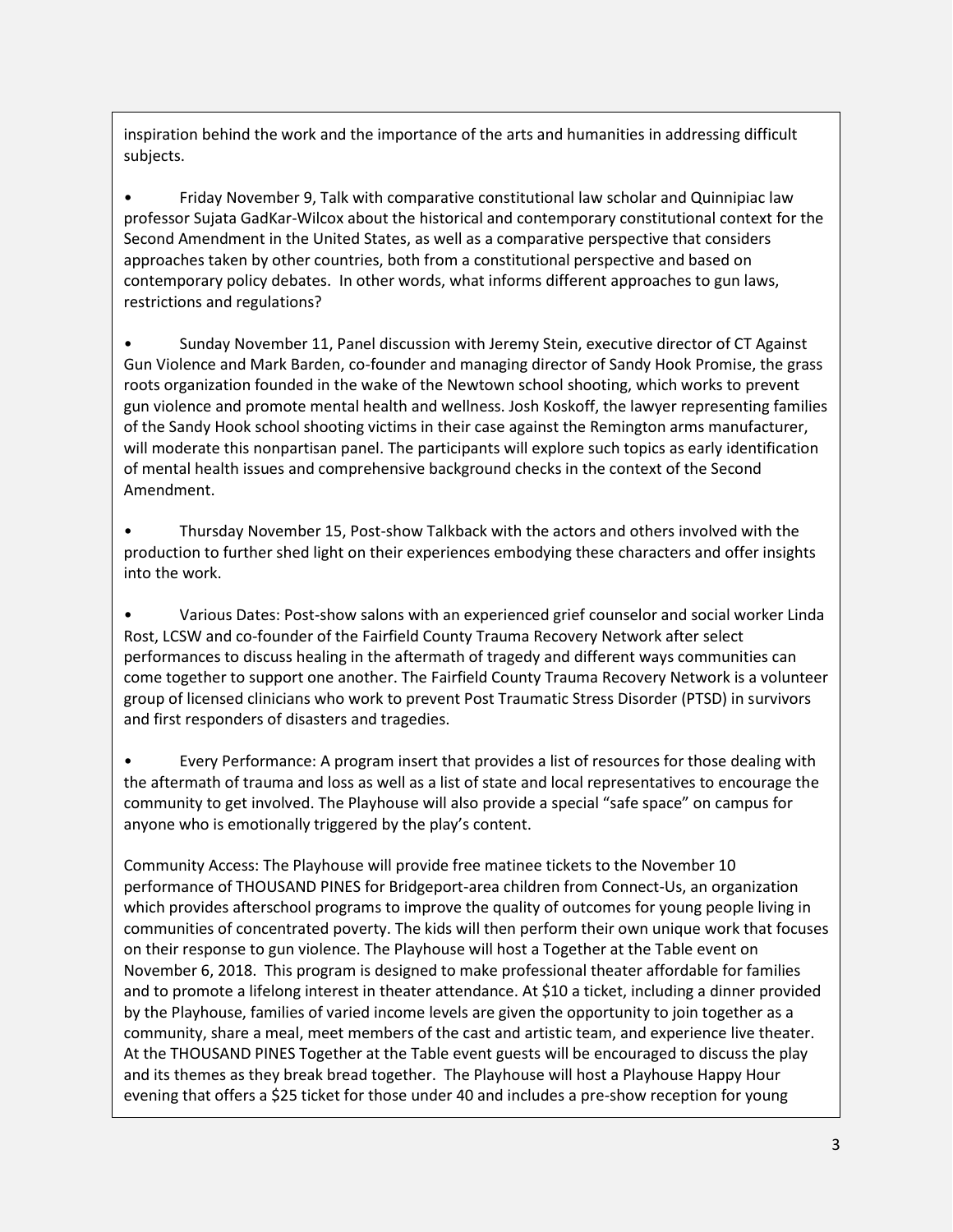professionals. Members of our community who identify as gender/sexual-orientation minorities have the opportunity to attend LGBT Night OUT, a series that offers a reception with friends and allies prior to the Thursday preview performance.

Dramaturgical Content on our Website and Program: The Playhouse will offer our detailed program notes for the production through our website, email, and e-newsletter, so that they are made as widely available as possible. Please see our website at www.westportplayhouse.org.

Video Blog: The Playhouse will create informative blog posts including interviews with actors and other artists involved with the production.

The Playhouse has focused on and found great success with similar programming over the past eight years in conjunction with its recent productions of ROMEO AND JULIET, THE INVISIBLE HAND, and BROKEN GLASS, and has ongoing partnerships with more than 25 community organizations including community colleges, human rights organizations, libraries, history centers, arts organizations, religious organizations, afterschool programs, and area educators. For the past several years we have had significant support from CT Humanities that has helped to further enhance our educational and community engagement activities and deepen the breadth of humanities content in the programming we offered. In 2018, the Playhouse hopes to partner once again with CT Humanities to further the work of enlightening, educating, and enhancing our communities, while deepening the connections between our productions, our mission, and the missions and goals of our partner organizations.

Artistic Director Mark Lamos will oversee all hiring and management of the artistic staff, as well as the production. Managing Director Michael Barker will oversee all aspects of the community engagement programming. Artistic and Management Associate Bethany Gugliemino, with assistance from our Director of Marketing Peter Chenot, will build upon current relationships with community organizations as well as foster new ones, continuing the past success of our engagement activities to create a curriculum of programs that will enlighten and challenge our audience, while generating new opportunities for engagement. Members of the Community Engagement Committee, comprised of board members and other community leaders, assist in identifying partners and events. Partner organizations will support the programming by providing expertise, research support, and historical documentation where appropriate; by leading and participating in symposia and panels; by widely promoting the programming through their members, donors, and audience; and by sponsoring group attendance at performances, helping the Playhouse continue to broaden and diversify its audience.

#### **Project Goals, Outcomes, and Evaluation:**

*Please list your project's goals, outcomes, and evaluation techniques (maximum 5).*

*Project Goals: What do you hope this project will achieve? Goals may include impact on the audience, institution, community, etc.*

*Outcomes: What will you observe that will let you know you are successfully meeting your goals?*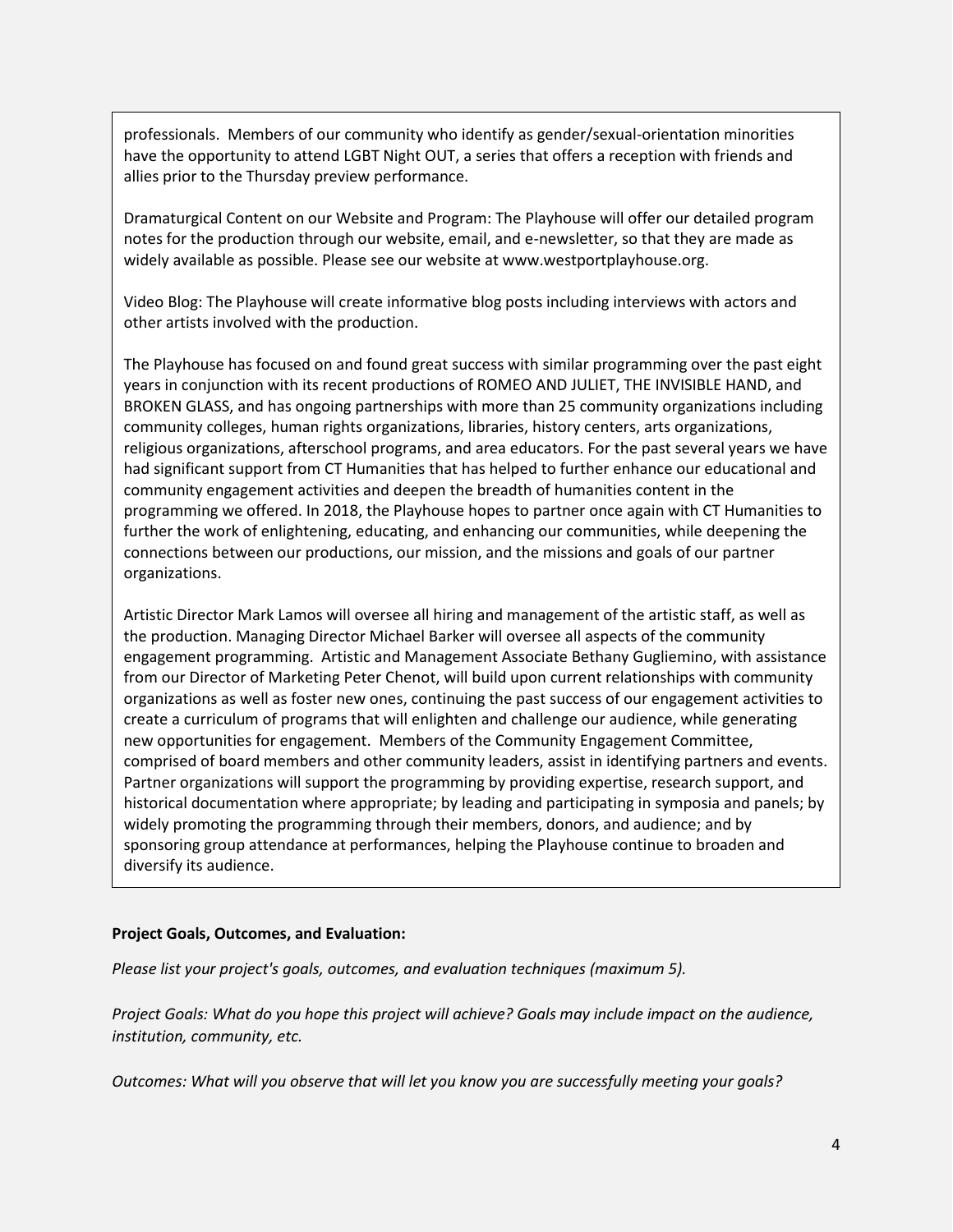*Evaluation Technique: How will you collect and interpret information to measure goal attainment? (For example: survey, observation, interviews etc.)*

*Each Project Goal should have a corresponding Outcome and Evaluation Technique.*

*Please present in the following format:*

*Project Goal 1 Outcome 1 Evaluation Technique 1*

*Project Goal 2 Outcome 2 Evaluation Technique 2*

*Etc*

Project Goal 1: Facilitate a less polarized dialogue on guns in our community Outcome: A better understanding of different views and beliefs on gun rights and gun control Evaluation: Staff observation; oral & written feedback from partners & attendees

Project Goal 2: Create meaningful discourse based on the play's themes Outcome: Present a diverse and scholarly perspective of the play's themes; inspire conversations that connect the play with participants own lives Evaluation:# of participants; staff observation; oral/written feedback (pre/post discussion, surveys,

social media, etc.)

Project Goal 3: Serve as a cultural resource for the community Outcome: Offer a number of events across disciplines to explore the work and its impact; attract participants from surrounding towns Evaluation: Dramaturgical content on our website; analysis of ticket sales by ZIP code.

Project Goal 4: Engage community members of all ages by providing multiple disciplines from which to access knowledge; inspire lifelong learning

Outcome: Increase # of participants attending production & participating in engagement events; Evaluation: Surveys; analysis of first time & returning audience members from various demographics

Project Goal 5: Increase community partnerships & visibility of our engagement activities Outcome: Additional partners join in 2018; increased audiences involved with affiliate organizations; stronger marketing effort

Evaluation: Total # of partnerships; partner surveys; staff observation & interviews measuring new relationships formed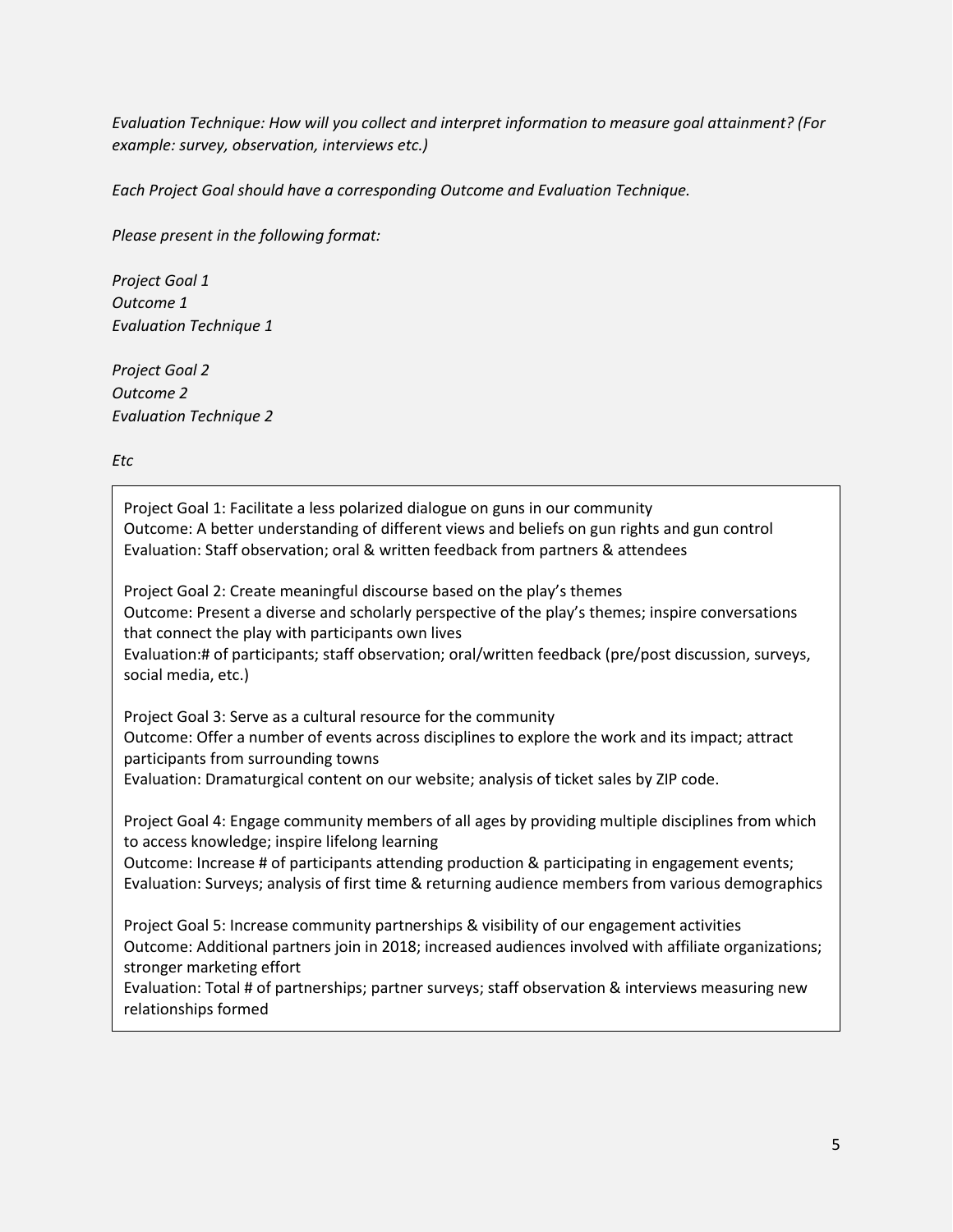#### **Sample Evaluation Materials:**

*Please include an attachment containing your sample evaluation materials.*

**[See the appendix for this upload]**

#### **Humanities Content:**

*How do you expect the final project will help the audience understand and appreciate human history, culture, values, and beliefs?*

#### *What themes or issues did you convey in this project?*

In Matthew Greene's haunting new play THOUSAND PINES, a single horrific act of violence forever alters the balance of life in a small town. While we are all familiar with the heartbreaking reality of America's epidemic of school shootings, Greene's play examines what happens to three families after the media has packed up and the headlines are long forgotten. By choosing to focus solely on the aftermath, the play avoids the act of violence itself in favor of exploring the lingering guilt, anger, and anguish of those who are left behind when teenagers die at the hands of a classmate. The results make for extraordinarily compelling and sensitive drama. The Playhouse will offer a series of humanities-based events that will encourage community members to discuss this work and delve into the important social, cultural, and political ideas the play grapples with. These forums will offer the community a chance to explore some of the topical and compelling issues the play evokes including:

- the toll an unexpected tragedy takes on a family;
- understanding the grieving process;
- how to help a community heal in the wake of senseless violence;
- the related issues of the history and politics of gun rights in our country;
- what role mental health plays in these tragedies;
- the evolution leading to the newly charged #NeverAgain student movement
- of the uniqueness of gun violence to America.

The goal, as always, is to make the Playhouse a home for the most challenging and rewarding theater, engaging the most diverse audience possible, while offering a vital, living response to the world in which we live.

## **Project Audience:**

*What target audience did you identify for this project? Why did you choose this audience?*

The production and engagement events will serve an estimated 7,500 individuals from throughout Fairfield County. While the entire country was shocked and saddened by the horrific events at Sandy Hook Elementary School in 2012, our region was especially hard hit due to its proximity. We believe this play and associated events will have special resonance within Fairfield County. We hope to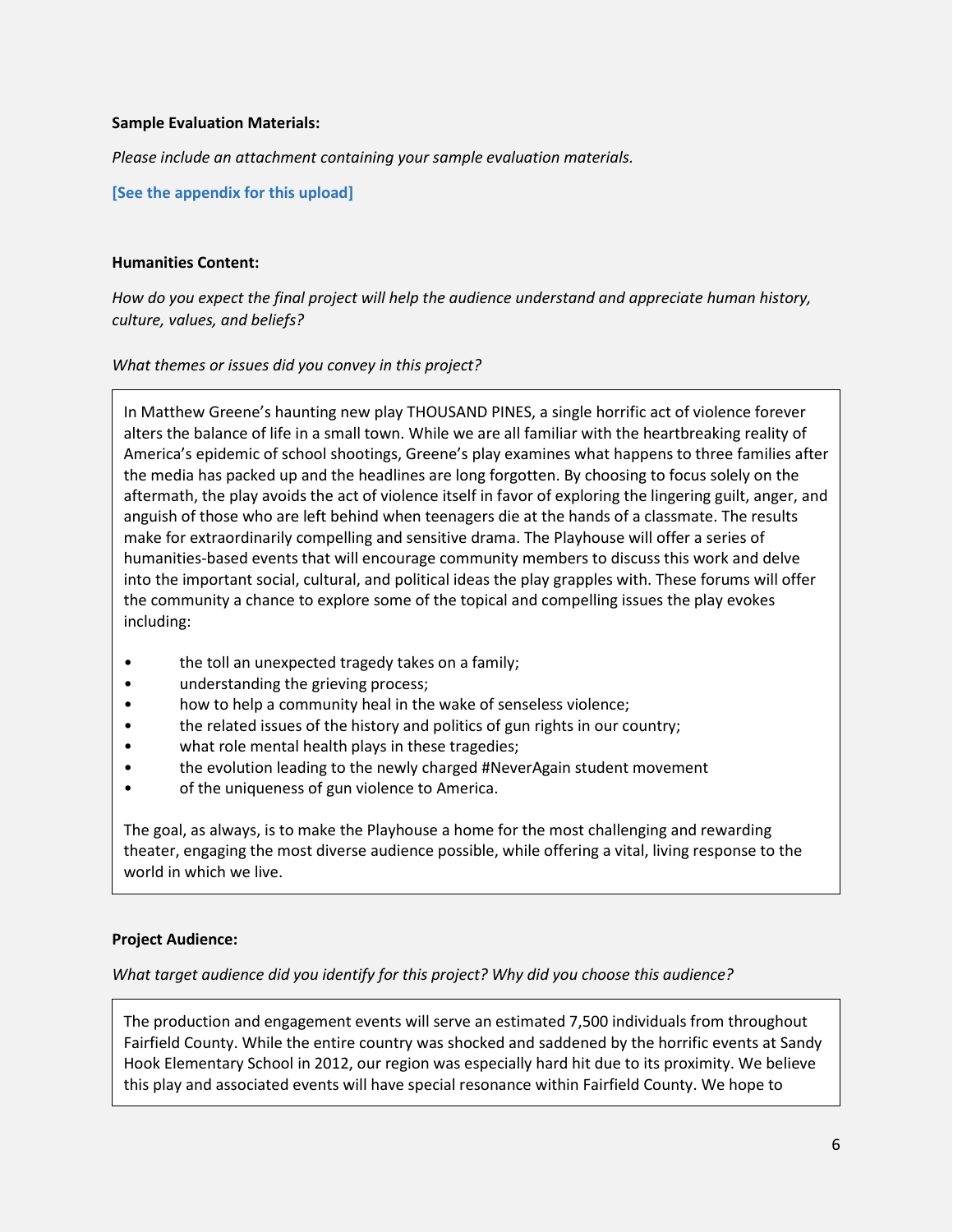attract both gun rights and gun control advocates as well as those directly affected by gun violence in order to encourage dialogue and sharing.

## **Total # of Audience Members Anticipated for Entire Project (Total Project Attendance):**

7500

## **Marketing and Publicity:**

*Describe your plans to promote the project, including specific media outlets (print, broadcast, social) and estimated coverage for each. How will you reach your target audience?*

*For Documentary Film submissions please additionally respond to the following in this section:*

o *Describe the outreach strategy, including plans for theatrical, festival, educational and/or community presentation, broadcast and/or distribution, web distribution, and for cultivating and engaging online audiences, as applicable.*

The Playhouse has an active community engagement committee comprised of leaders at pivotal local institutions. These important alliances deepen the impact of programming beyond the theater, create meaningful relationships that promote our work and that of partner organizations, and broaden our audience by making our work more accessible. Events will be listed on the postcard for THOUSAND PINES that is mailed to 35,000 households.

Advertising media outlets include the Westport Magazine (Moffly), WSHU-NPR, Westport Now, Facebook, Google, and Outfront Media (outdoor train station posters).

Participation will be encouraged via our partners and through a comprehensive marketing plan that includes electronic newsletters and social media. Our website facilitates online advertising, promotions, video interviews/production trailers, as well as entertaining and educational insights into programming through a blog written by artists associated with each production. Our community outreach program regularly engages and partners with houses of worship, community colleges, human rights organizations, libraries, history centers, arts organizations, religious organizations, afterschool programs, and area educators. The Playhouse has an electronic mail list of more than 22,000.

#### **Schedule:**

*Describe the major tasks to complete the project, specific dates for both the beginning and completion, and the team member(s) responsible for each. Include ONLY tasks during the requested grant period.*

*Please use the following format:*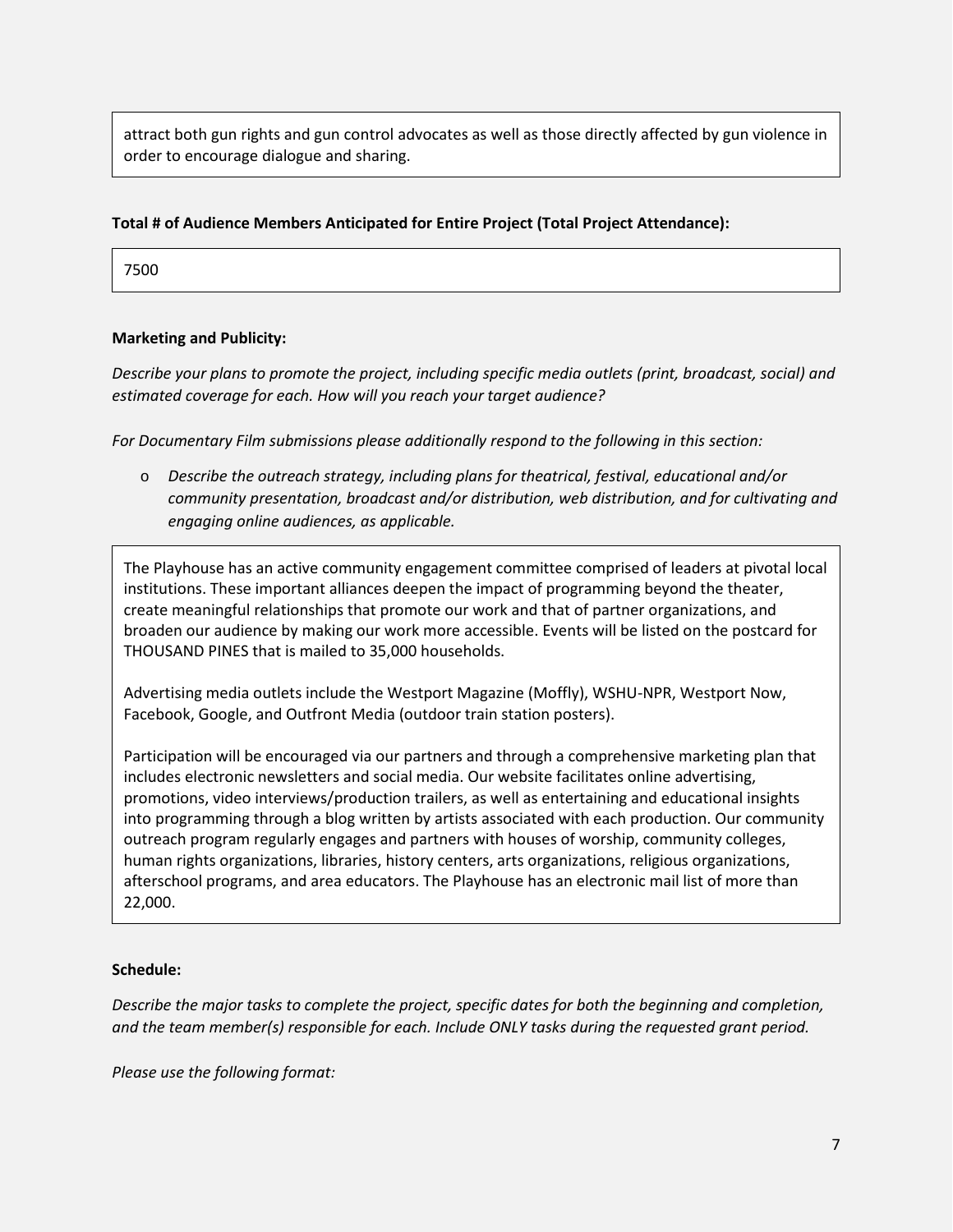*1 Start & End Date; Task; Team Member(s)*

*2 Start & End Date; Task; Team Member(s)*

START & END DATES TASK TEAM MEMBER(S)

*etc*

1 7/1-11/17; Continue to update website; draft and distribute electronic newsletters;Peter Chenot, Stephen Emerick

2 7/1-9/15; Produce and distribute marketing postcard; Peter Chenot

3 7/1-9/15; Research and develop dramaturgy; Bethany Gugliemino, David Kennedy

4 7/1-9/15; Research and assemble list of grief/trauma resources for program; Bethany Gugliemino

5 7/1-10/30; Create video blogs; Stephen Emerick

6 7/1-10/30; Continue to engage local organizations and groups for participation in the engagement events; Bethany Gugliemino, Michael Barker

7 7/1-10/30; Meet with representatives from #UNLOAD to plan coordination of events; Bethany Gugliemino, Michael Barker

8 7/1-11/17; Plan, format and arrange schedule of post-show salons; Bethany Gugliemino; Peter Chenot

9 7/1-10/29; Manage and curate Panel 1: Confronting Gun Violence Through Art; Bethany Gugliemino,

10 7/1-11/4; Design and host symposia; David Kennedy

11 7/1-11/9; Plan and manage pre-show discussion on the constitution and 2nd amendment; Bethany Gugliemino

12 7/1-11/10; Coordinate student matinee & manage and curate post-show performance with Connect-Us; Bethany Gugliemino, Michael Barker

13 7/1-11/11; Manage and curate Panel 2: Responding to Loss and Fighting for Change; Bethany Gugliemino

14 9/1-11/17; Organize and promote Together at the Table event; Peter Chenot

15 9/1-12/31; Design, distribute, collect, and analyze evaluation materials; Bethany Gugliemino, Peter Chenot, Stephen Emerick

## **Presenters, Consultants, and Project Team:**

*Please list your project's major participants including presenters, consultants, scholars, staff, etc.; indicate if they will be paid with CTH grant funding; and list their major project responsibilities.*

*Make sure you include ALL participants for whom you are requesting CTH funding in this section.*

*Please attach resumes or bios for all listed in the Project Team in the next question.*

*Please use the following format:*

*Team Member 1 Name*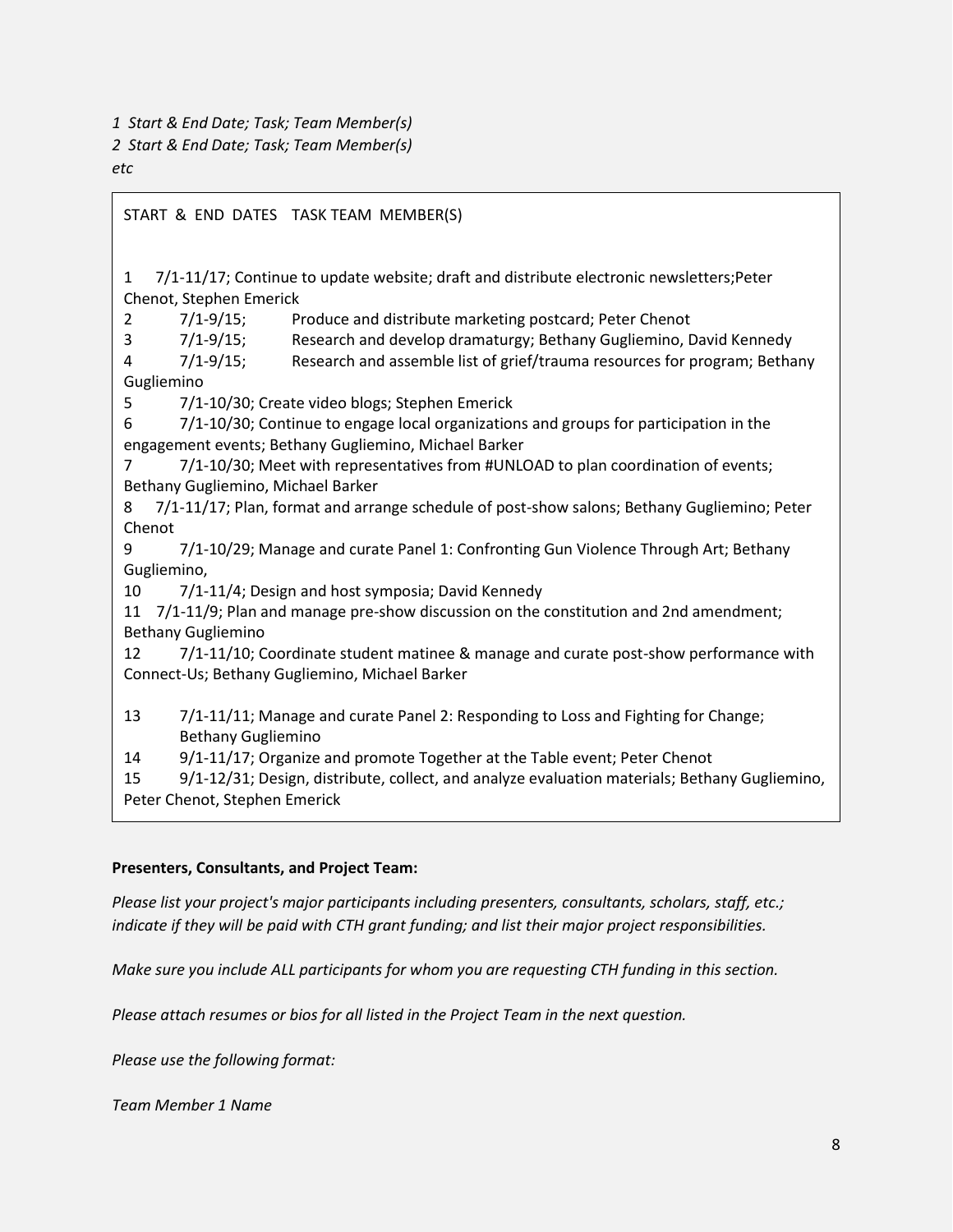*Team Member 1 Title Team Member 1 Organization Paid with CTH grant funds Major Responsibilities*

Mark Lamos Artistic Director Westport Country Playhouse Not paid with CTH grant funds Oversees all aspects of the production of THOUSAND PINES including all hiring and management of artistic & production staff.

Michael Barker Managing Director Westport Country Playhouse Not paid with CTH grant funds Oversees planning and implementation of engagement programming surrounding THOUSAND PINES

Bethany Gugliemino Artistic and Management Associate Westport Country Playhouse Paid with CTH grant funds Researches, plans, and implements engagement programming surrounding THOUSAND PINES. Contacts and arranges participation of guest speakers, establishes community partners, coordinates and manages all engagement events.

David Kennedy Associate Artistic Director Westport Country Playhouse Not paid with CTH grant funds Plan and moderate symposia on November 4; research and develop dramaturgy.

Peter Chenot Director of Marketing Westport Country Playhouse Not paid with CTH grant funds Oversees all marketing and events promotion.

Stephen Emerick Digital Content Manager Westport Country Playhouse Not paid with CTH grant funds Manages website creation and video production. He coordinates evaluation of all programming, producing tools and compiling and analyzing results, and manages the online social media campaign.

Matthew Green Playwright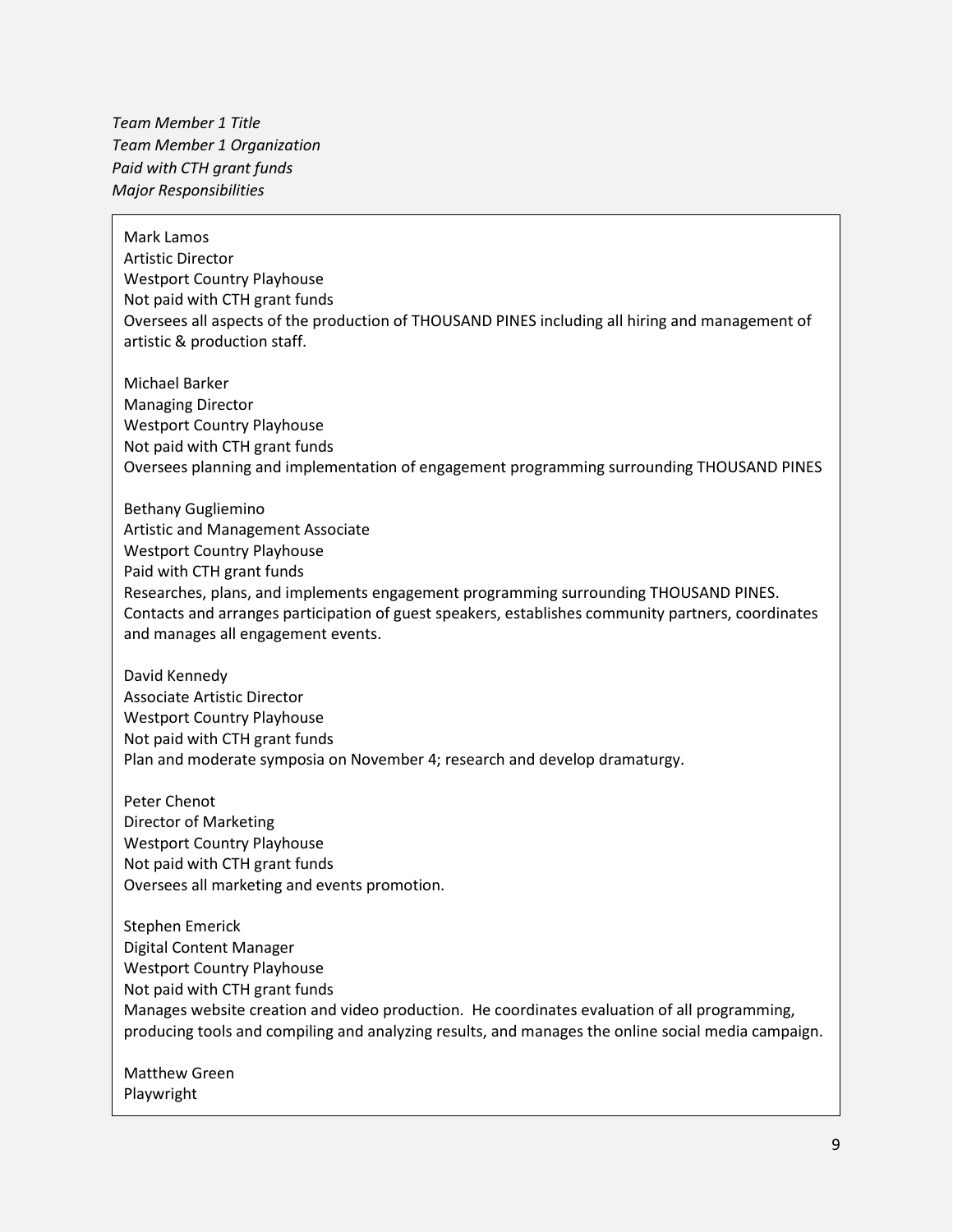Paid with CTH grant funds Playwright and author of THOUSAND PINES will be a symposia guest on November 4 and participate in the panel on October 29.

Austin Pendleton **Director** Not paid with CTH grant funds Director of THOUSAND PINES and symposia guest on November 4.

Mary Himes Founder, #UNLOAD Not Paid with CTH grant funds Will participate in the panel on October 29.

Helen Klisser During Founder, #UNLOAD and artistic director emeritus of Westport Arts Center Not Paid with CTH grant funds Will participate in the panel on October 29.

Mark Barden Founder and Managing Director, Sandy Hook Promise Not paid with CTH grant funds Will participate in the panel on November 11.

Jeremy Stein Executive Director, Connecticut Against Gun Violence Not paid with CTH grant funds Will participate in the panel on November 11.

Prof. Sujata Gadkar-Wilcox Quinnipiac University Paid with CTH grant funds Will speak at pre-show event on November 9.

Linda Rost Fairfield County Trauma Recovery Network Not paid with CTH grant funds Will conduct post-show salons (dates to be determined.)

## **Project Team Resumes and Bios:**

*Please attach a CV or resume of up to 3 pages for each person for whom CTH grant funding is being sought that demonstrates appropriate skills and/or scholarship to carry out their role in the project.*

*Short (one- or two-paragraph) bios of vital team members NOT paid through CTH funds may also be included.*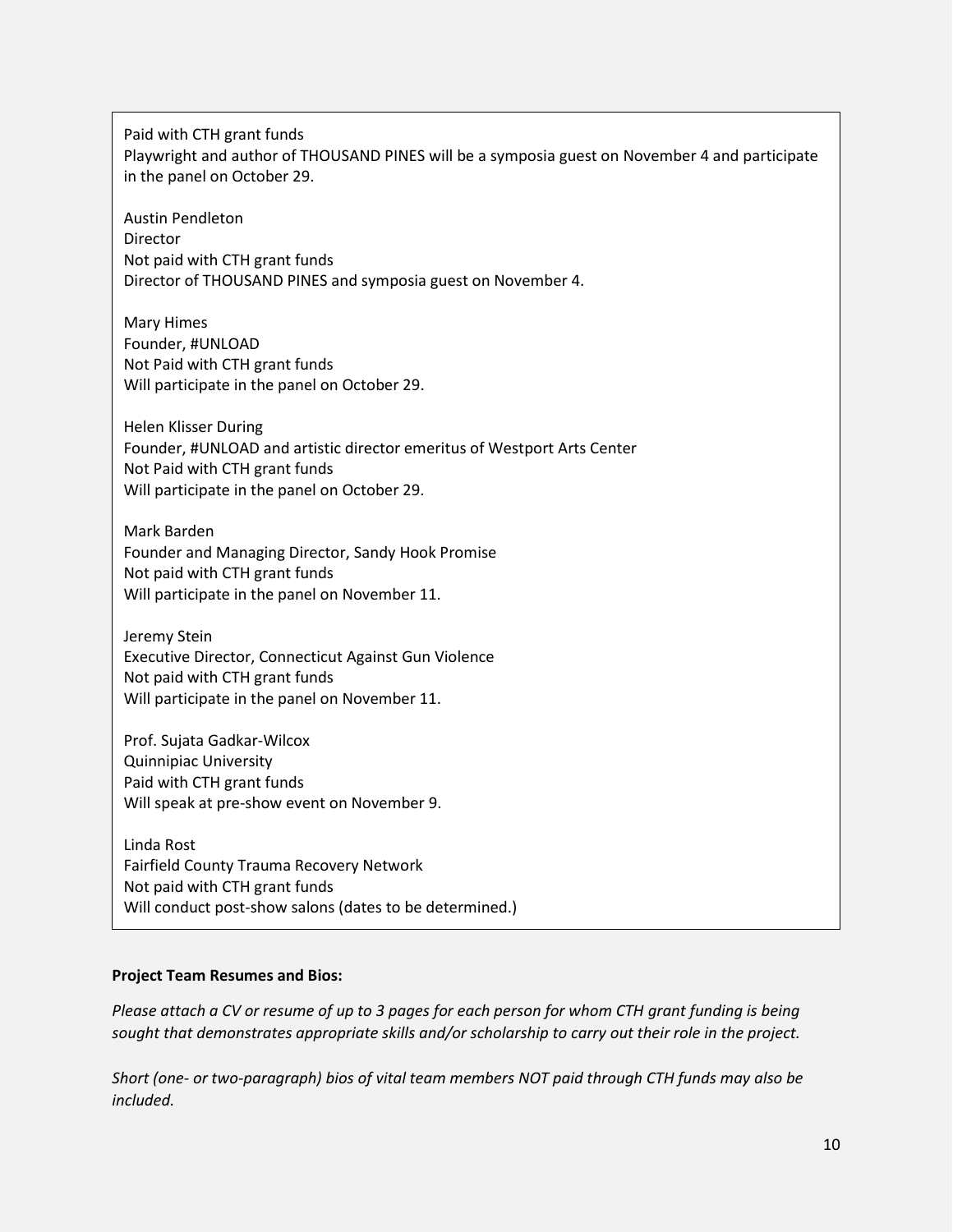*Note: Only 1 attachment can be uploaded in this space. If you have multiple resumes to share, please combine into 1 document before uploading.*

**[NOTE: Sample Model Grants do not share this upload]**

#### **Collaborative Projects:**

*If the project is a collaborative effort, managed with other organizations, please include letters from those partners describing their respective roles in the project.*

**[See the appendix for this optional upload]**

**Budget: [See the appendix for this upload]**

**Budget Notes and Justification:**

#### **Project Revenue Plan for External Cash Match**

*Please provide information about your plans to secure the required percentage of matching funds from external sources prior to the end of the requested grant period.*

#### **List of Expected Grants/Grantors:**

*Please provide information about your project's grants/ grantors to be used as external cash match.*

*Please use the following format:*

*Grant/Name of Grantor Requested Grant Amount Anticipated Award Date Confirmed Amount*

National Endowment for the Arts Requested: \$60,000 Anticipated award date: May 10, 2018 Confirmed Amount: \$15,000

The David and Geri Epstein Private Foundation Requested: \$25,000 Anticipated award date: July 1, 2018

New Canaan Community Foundation Requested: \$10,000 Anticipated award date: June 30, 2018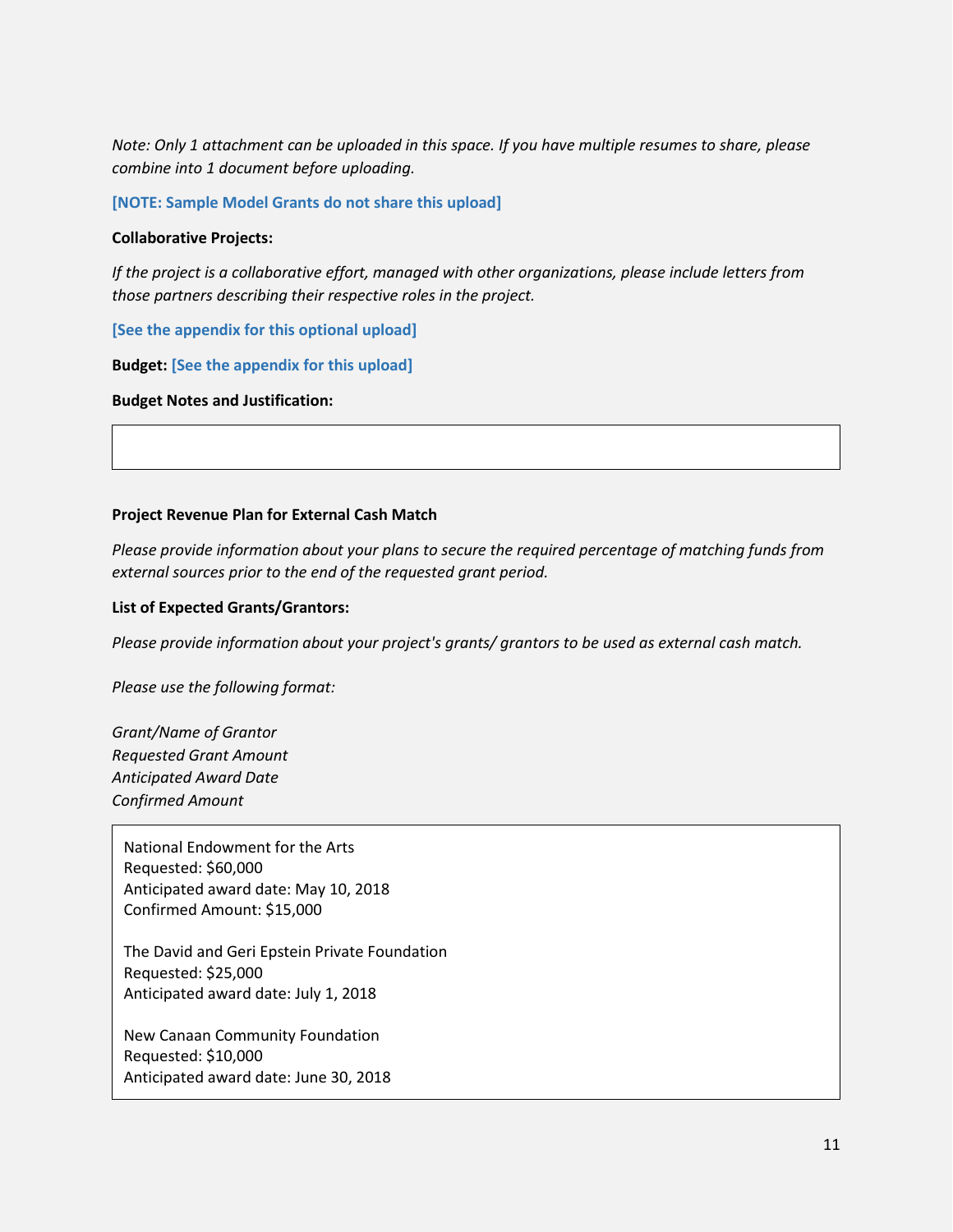## **Contingency Plan for Grants:**

*If you do not receive grants for which you have applied, how will you generate the required percentage of external cash match?*

If we receive less grant funding, the Playhouse would seek to increase corporate and individual contributions and reallocate funds from our 2018 operating budget. A CTH grant would help leverage support for THOUSAND PINES programming.

## **Total Individual Donations:**

*Please list the total amount of individual donations\* expected to be used as external cash match for your project.*

*\*Certification that individual donations are directed to a CTH-funded project is required at the end of the grant period.*

\$1,000.00

**In addition to the attachments required in previous sections, Implementation grants require certain, additional attachments based on project type.**

## **1. Exhibitions and Site Interpretation**

*Exhibitions and site interpretation are the physical presentation of humanities content and are typically installed on a permanent or temporary basis at museums and other public sites.*

*Exhibitions and site interpretation grants require all of the following:*

- *A list or illustrations of key objects or images*
- *Sample text for introductory panel, main section panels, and object labels*
- *A rendering of the exhibition's floor plan and sample elevations*
- *A brief narrative "walk-through" of the exhibition or site that describes the visitor experience*
- *Specific examples of "take-away messages" or learning objectives and how you will convey them through the exhibition*
- *Admission and other fees*

## *Exhibition Attachments Quick Check List*

*If you are requesting funding for an exhibition, have you included:*

- *List of objects/images*
- *Sample text copy*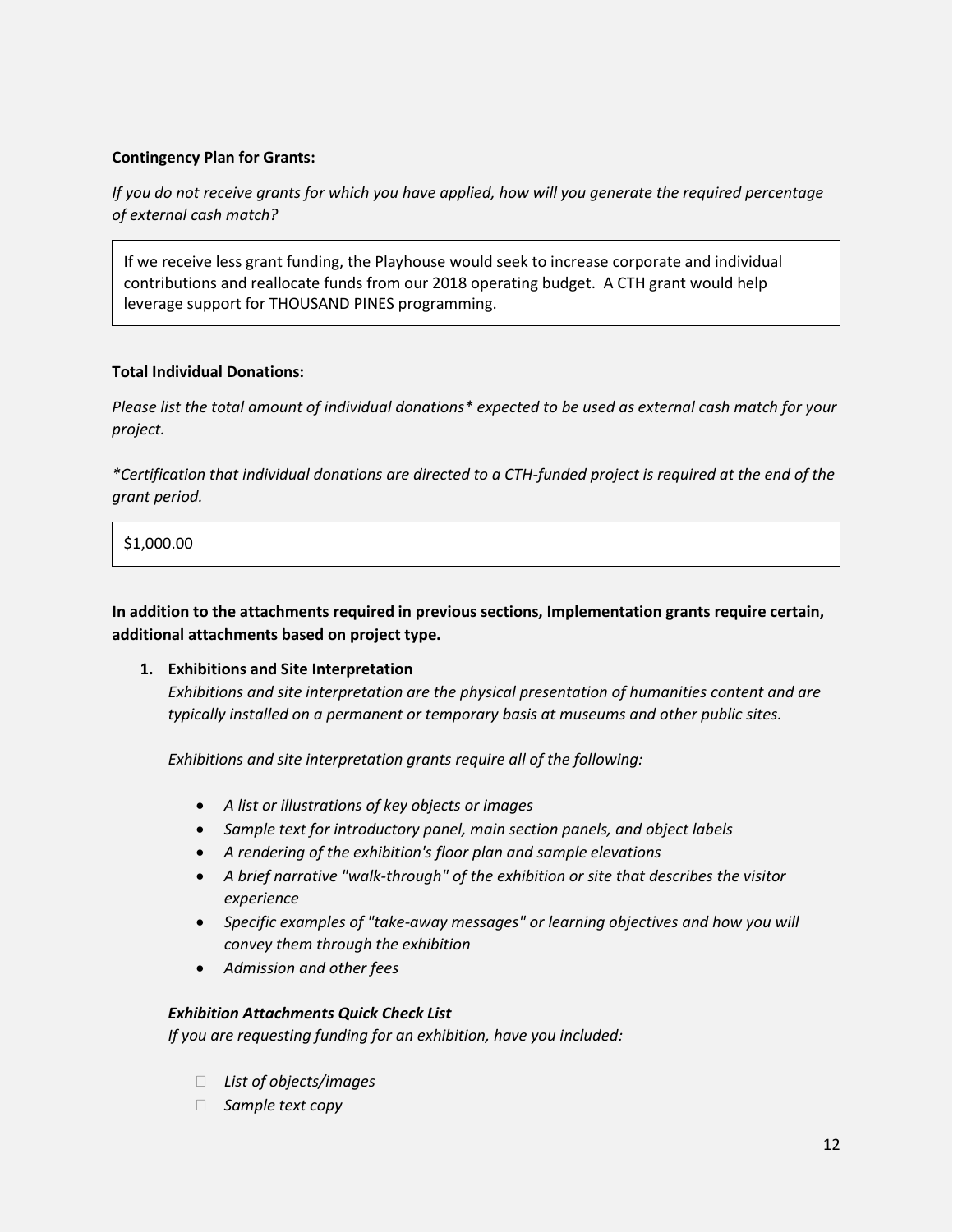- *Floor plan*
- *Sample elevations*
- *Narrative walk-through*
- *Take-away messages/learning objectives*
- *Admission and fees*

## **2. Presentation Programs**

*Public presentations include lectures, performances, festivals, and guided discussions that engage audiences in interpreting and examining issues and themes.*

*Include a summary (maximum two pages) that provides a concise description of the proposed program, including:*

- *Title, theme(s), and format of public program(s)*
- *Dates and times of program(s)*
- *Location and audience capacity of the venue(s)*
- *Admission and other fees*
- *Name of speakers, educators, or presenters*
- *If presentation is part of a larger program, include a schedule of events for the date(s)*

*For film and theater presentations, also include up to two pages that include:*

- *A synopsis of the plot or story line*
- *Specific examples of "take-away messages" or learning objectives*

## **3. Interpretive Digital Media Projects**

*Connecticut Humanities invites digital media projects including websites, creation & dissemination of audio and visual material, mobile applications, Geographic Information System applications, & data visualization projects.*

*Projects must be well grounded in scholarship and illuminate ideas and insights central to the humanities. Please provide these attachments for all digital projects:*

- *Statement of technologies to be used and justification for selection*
- *Justification for choosing any proprietary technologies over open-source options*
- *Description of standards (digitization, metadata, public accessibility, privacy) that will be employed*
- *Access or other fees for the public to use the site or app*
- *Explanation of how you will obtain permissions for intellectual property you do not own*
- *For website and mobile app projects: sample text, screen shots and site map or structural description for the website*
- *For other media projects: sample text & audio/visual components*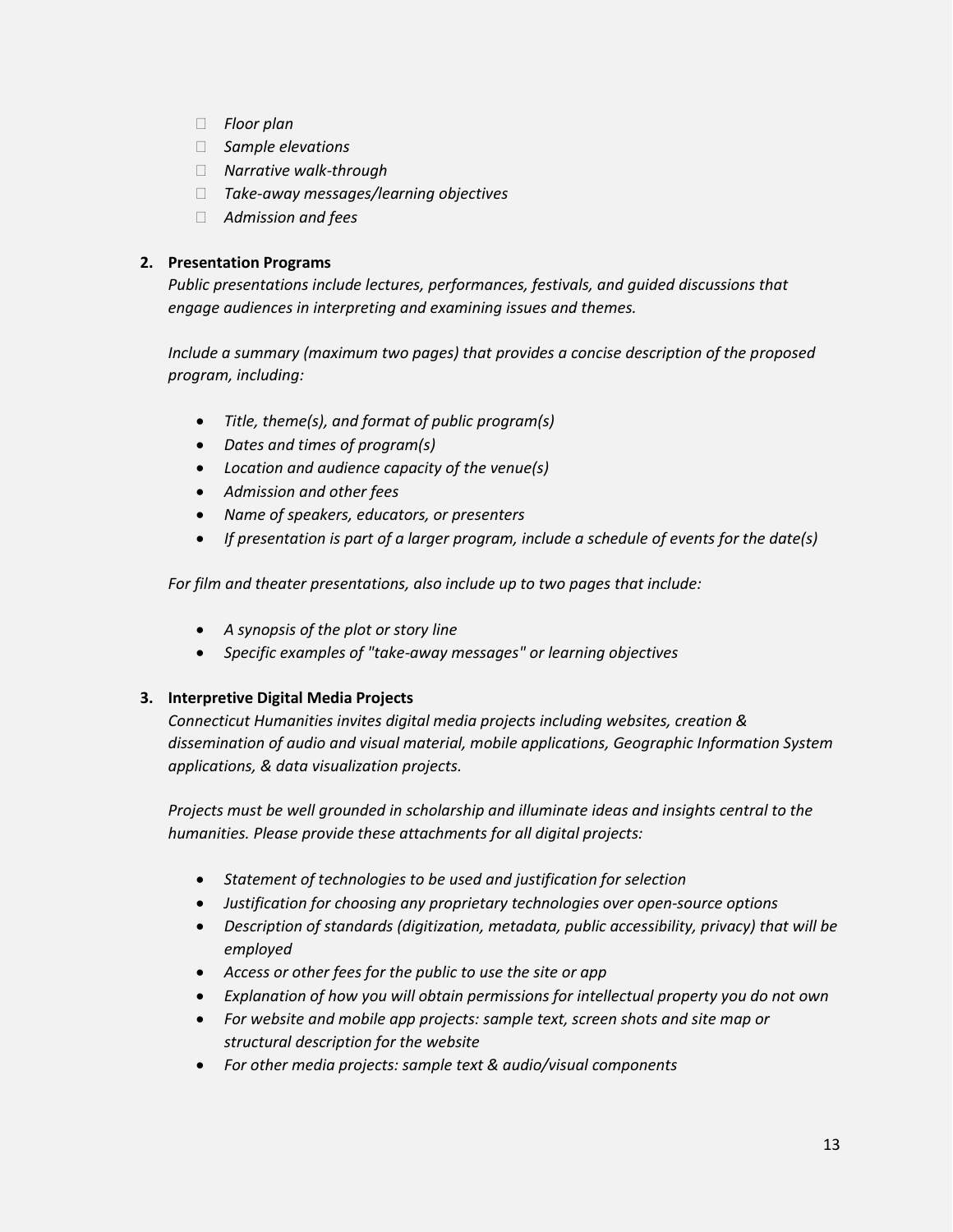## **4. Documentary Films**

*Documentary film grants strengthen the humanities content of documentary media productions and help propel projects to completion.*

*Projects must be:*

- *in the production stage*
- *have a work in-progress to submit*
- *actively involve at least two Humanities subject area experts to help advise on, frame, & contextualize subject matter throughout the production process*
- *have a previously completed work sample to submit.*

## *Documentary film grants require:*

- *A brief treatment detailing the creative style, narrative structure, imagery or audio content, animation, & interactive elements, as applicable, of your project. (2 pp. max)*
- *Access to the work-in-progress sample for which you seek funding. (Suggested length: 10 minutes.)*
- *Access to a prior work sample in its entirety.*
- *Explanation of the prior work submitted & brief outline of role(s) your project team members played in its creation. Provide any necessary background information or context for the work-in-progress. (2 pp. max)*

## **File Upload:**

*Please attach one (1) document containing all of the materials required as outlined above, based on the project type(s) for which you are requesting funding, to help us evaluate the quality and humanities content of your project.*

*Note: Only 1 attachment can be uploaded in this space. If you have multiple documents to share, please combine into 1 file before uploading.*

## **[See the appendix for this upload]**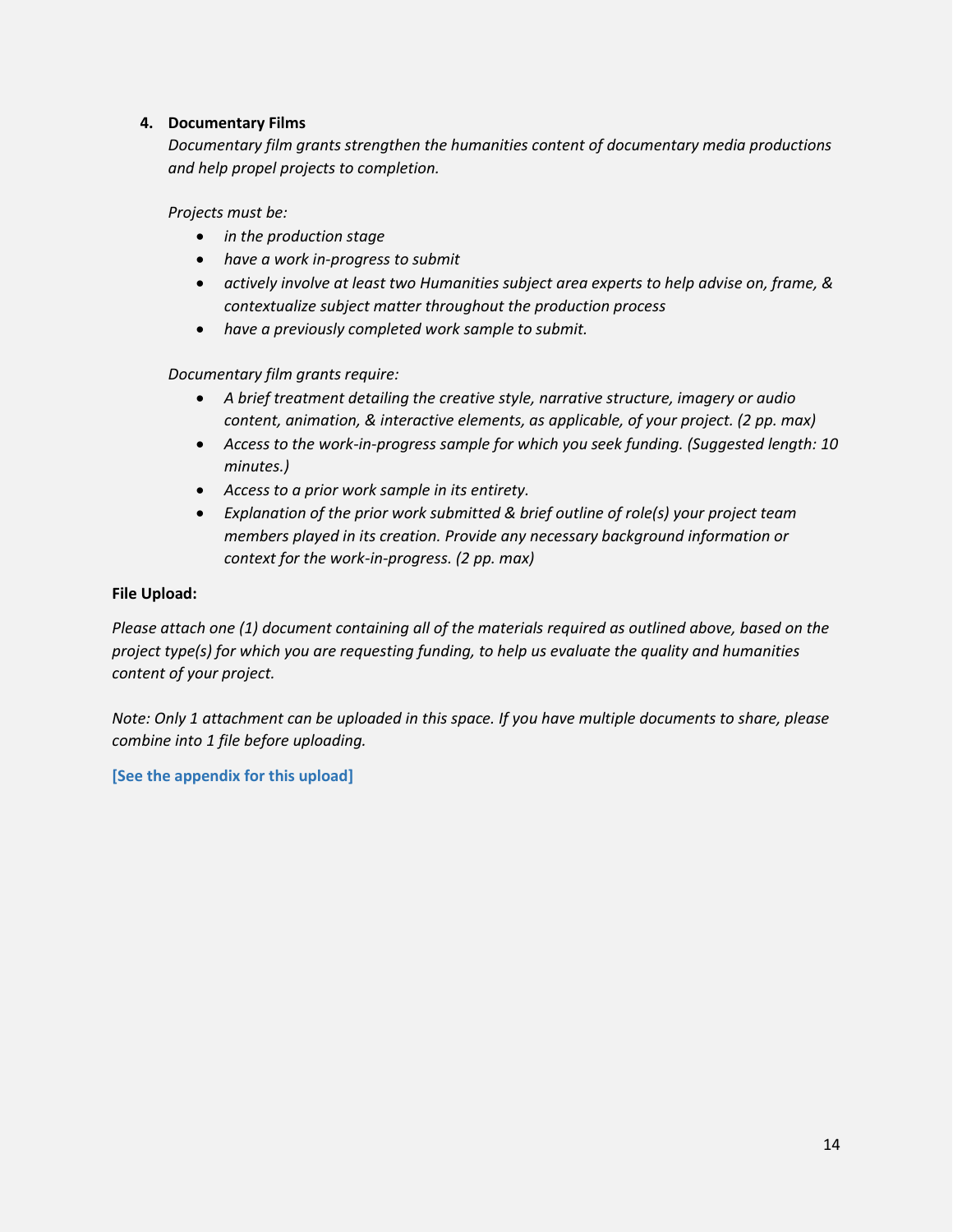# Appendix

While Project Team Resumes and Bios are required for this application, this upload is not included with this sample model grant application.

This sample model grant includes the following documents:

- 1. Sample Evaluation Materials
- 2. Budget
- 3. Required File Upload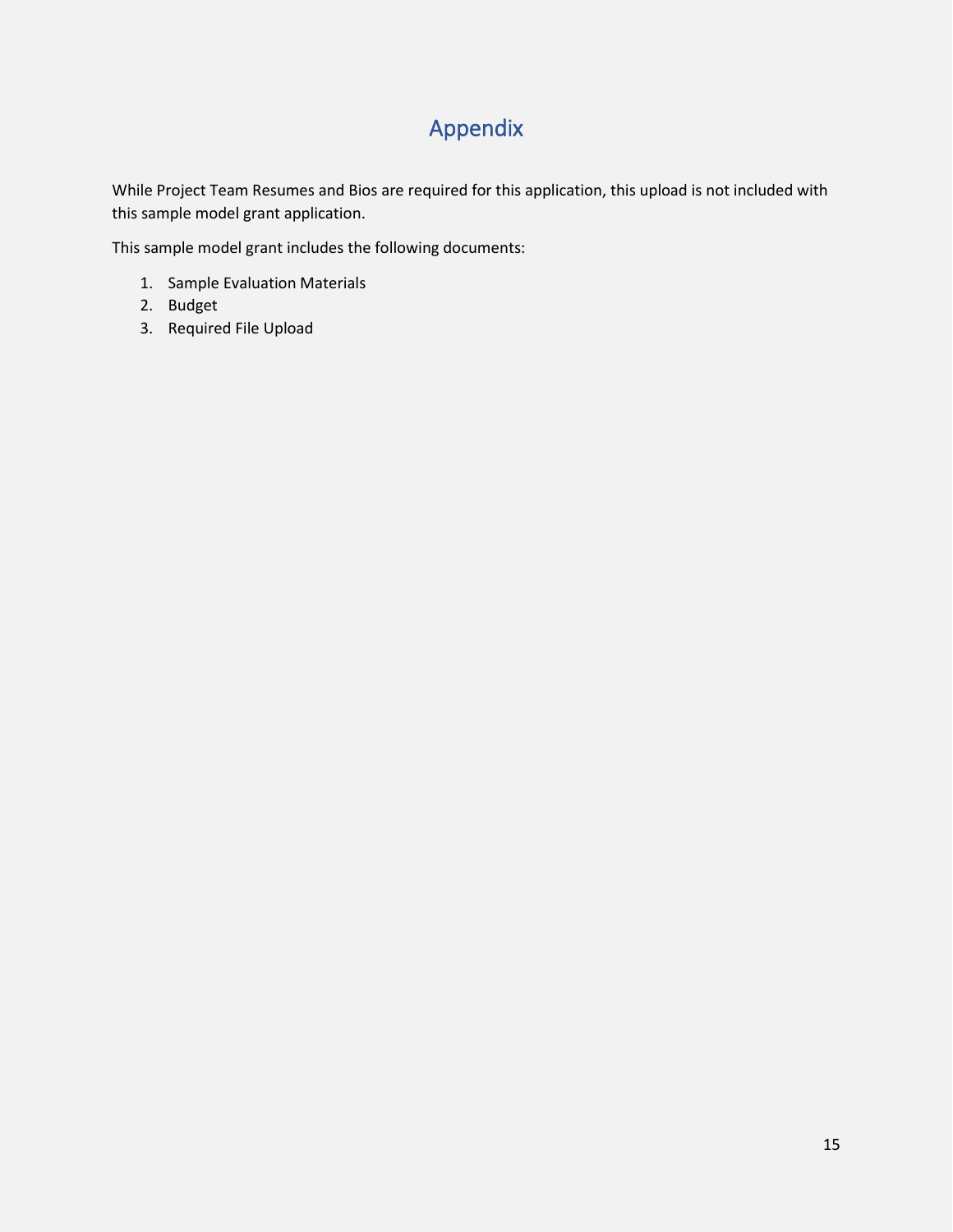# Community Engagement Events Surrounding THOUSAND PINES

Survey: Community Partner

- 1. Name of organization
- 2. Have you previously partnered with Westport Country Playhouse?

If so, in what capacity?

- 3. Briefly describe the events or activities under the current collaboration.
- 4. How many of your constituents did you reach/how many participated in an event through the current collaboration with Westport Country Playhouse?
- 5. How or why did the programming at Westport Country Playhouse appeal to your constituents?
- 6. What is the greatest hurdle in bringing a group of your constituents to an event at

Westport Country Playhouse?

- a. Ticket cost
- b. Curtain time
- c. Geographical distance
- d. Common interest in the topic or play
- e. Organizational approval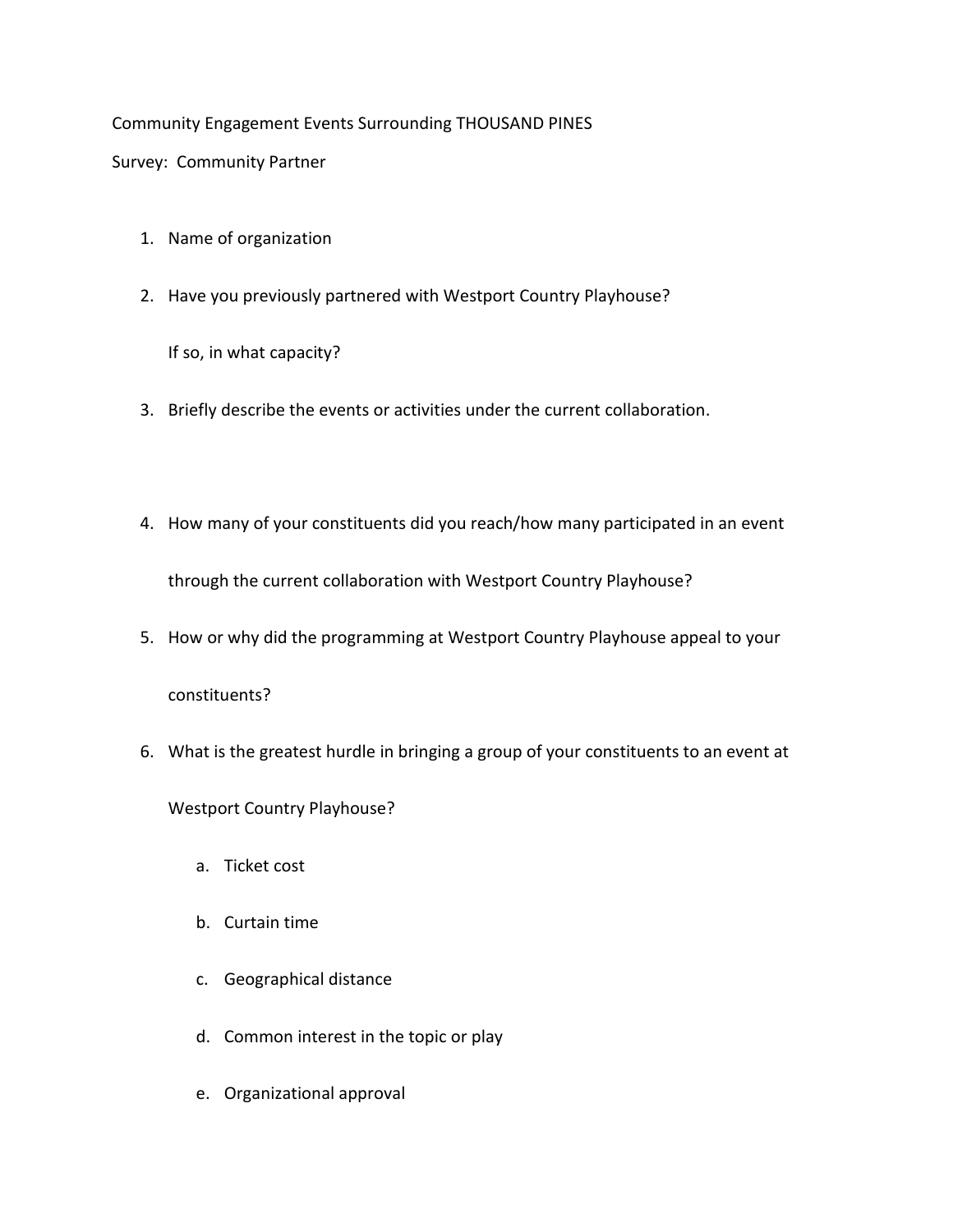f. Other: \_\_\_\_\_\_\_\_\_\_\_\_\_\_\_\_\_

- 7. On a scale of 1 to 5, 5 being the highest, please rate the day's operations i.e. your arrival and event flow, seating in the theater, etc.
- 8. Please summarize the discussions or perspectives you overheard or participated in at the Playhouse.

9. What else could Westport Country Playhouse do to encourage engagement among your constituents and other community members with the plays on our stage and to serve as a forum for conversation and learning for the community?

10. Other comments and feedback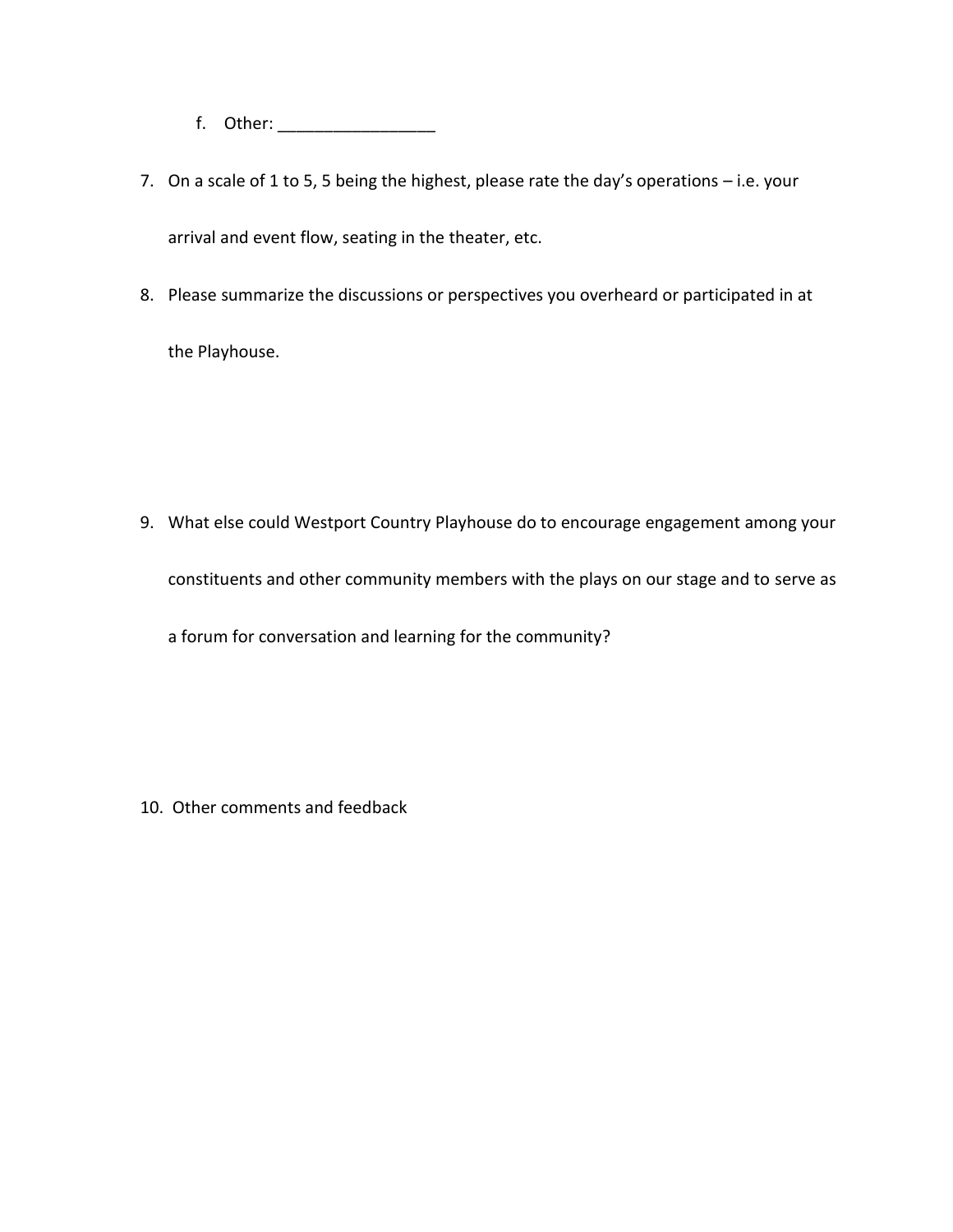SALARIES & WAGES: Total amount of Salaries & Wages requested in CTHF Funds may not exceed 10% of the total grant request.

There is no cap on Salaries & Wages used as Applicant Cash Contributions.

Note: Quick Grants do not fund Salaries & Wages, but it can be used as Applicant Cash Contributions.

|                                              | Item Detail |       |           |            | CTHF Funds Requested and Matching Funds (Source of Funds) |                                    |                          |           |  |
|----------------------------------------------|-------------|-------|-----------|------------|-----------------------------------------------------------|------------------------------------|--------------------------|-----------|--|
| Name/Position                                | Rate        | #     | Total     | CTHF Funds | External<br>Cash<br>Contributions                         | Applicant<br>Cash<br>Contributions | In-Kind<br>Contributions | Total     |  |
| 1 Mark Lamos - Artistic Director             |             |       | \$18,400  |            | \$2,000                                                   | \$16,400                           |                          | \$18,400  |  |
| 2 Michael Barker-Managing Director           |             |       | \$6,750   |            |                                                           | \$6,750                            |                          | \$6,750   |  |
| 3 Bethany Gugliemino - Art. & Manage. Assoc. |             |       | \$8,000   | \$4,000    |                                                           | \$4,000                            |                          | \$8,000   |  |
| 4 Peter Chenot-Director of Marketing         |             |       | \$19,375  |            |                                                           | \$19,375                           |                          | \$19,375  |  |
| 5 Stephen Emerick-Digital Content Mgr.       |             |       | \$10,000  |            |                                                           | \$10,000                           |                          | \$10,000  |  |
| 6 6 actors $@$ \$<br>per wk                  |             |       | \$38,388  |            | \$14,000                                                  | \$24,388                           |                          | \$38,388  |  |
| 7 2 stage managers @ \$<br>per wk            |             |       | \$16,104  |            | \$6,000                                                   | \$10,104                           |                          | \$16,104  |  |
| 98 technical crew @                          |             |       | \$50,400  |            | \$18,000                                                  | \$32,400                           |                          | \$50,400  |  |
| 10 David Kennedy-Assoc. Artistic Dir.        |             |       | \$1,500   |            |                                                           | \$1,500                            |                          | \$1,500   |  |
| 11                                           |             |       | \$0       |            |                                                           |                                    |                          | \$0       |  |
| 12                                           |             |       | \$0       |            |                                                           |                                    |                          | \$0       |  |
| 13                                           |             |       | \$0       |            |                                                           |                                    |                          | \$0       |  |
| 14                                           |             |       | \$0       |            |                                                           |                                    |                          | \$0       |  |
| 15                                           |             |       | \$0       |            |                                                           |                                    |                          | \$0       |  |
|                                              |             | Total | \$168,917 | \$4,000    | \$40,000                                                  | \$124,917                          | \$0                      | \$168,917 |  |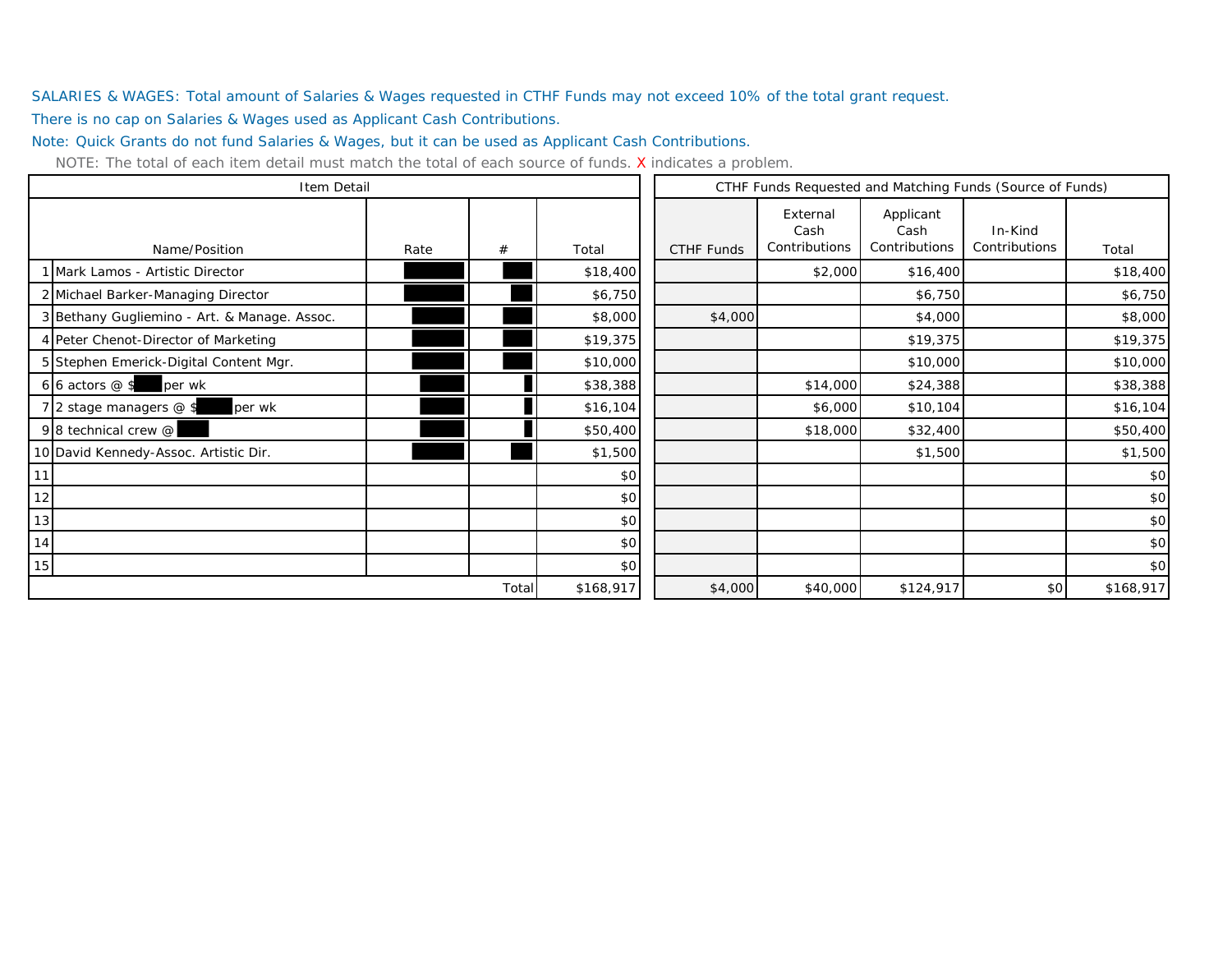#### HONORARIA & CONSULTING

|       | Item Detail                               |          |          |          |                   | CTHF Funds Requested and Matching Funds (Source of Funds) |                                    |                          |          |  |
|-------|-------------------------------------------|----------|----------|----------|-------------------|-----------------------------------------------------------|------------------------------------|--------------------------|----------|--|
|       | Name/Position                             | Rate     | #        | Total    | <b>CTHF Funds</b> | External<br>Cash<br>Contributions                         | Applicant<br>Cash<br>Contributions | In-Kind<br>Contributions | Total    |  |
|       | 1 Panel 1 speakers - Greene, Himes        | \$150    |          | \$300    | \$150             |                                                           | \$150.00                           |                          | \$300    |  |
|       | 2 Symposia speakers - Greene, Pendleton   | \$150    |          | \$300    | \$150             | \$150                                                     |                                    |                          | \$300    |  |
|       | 3 Panel 2 speakers-CAGV-Stein, SHP-Barden | \$150    |          | \$300    |                   |                                                           | \$300.00                           |                          | \$300    |  |
|       | 4 Panel 2 moderator-Koskoff               | \$0      |          | \$0      |                   |                                                           |                                    |                          | \$0      |  |
|       | 5 Production designers                    | \$21,870 |          | \$21,870 |                   | \$10,000                                                  | \$11,870.00                        |                          | \$21,870 |  |
|       | 6 Other production                        | \$72,735 |          | \$72,735 |                   | \$25,000                                                  | \$47,735.00                        |                          | \$72,735 |  |
|       | 7 Prof. Sujata Gadkar-Wilcox              | \$150    |          | \$150    | \$150             |                                                           |                                    |                          | \$150    |  |
|       | 8 Linda Rost                              | \$150    |          | \$150    |                   | \$150                                                     |                                    |                          | \$150    |  |
| 9     |                                           |          |          | \$0      |                   |                                                           |                                    |                          | \$0      |  |
| 10    |                                           |          |          | \$0      |                   |                                                           |                                    |                          | \$0      |  |
| 11    |                                           |          |          | \$0      |                   |                                                           |                                    |                          | \$0      |  |
| 12    |                                           |          |          | \$0      |                   |                                                           |                                    |                          | \$0      |  |
| 13    |                                           |          |          | \$0      |                   |                                                           |                                    |                          | \$0      |  |
| 14    |                                           |          |          | \$0      |                   |                                                           |                                    |                          | \$0      |  |
| 15    |                                           |          |          | \$0      |                   |                                                           |                                    |                          | \$0      |  |
| Total |                                           |          | \$95,805 | \$450    | \$35,300          | \$60,055                                                  | \$0                                | \$95,805                 |          |  |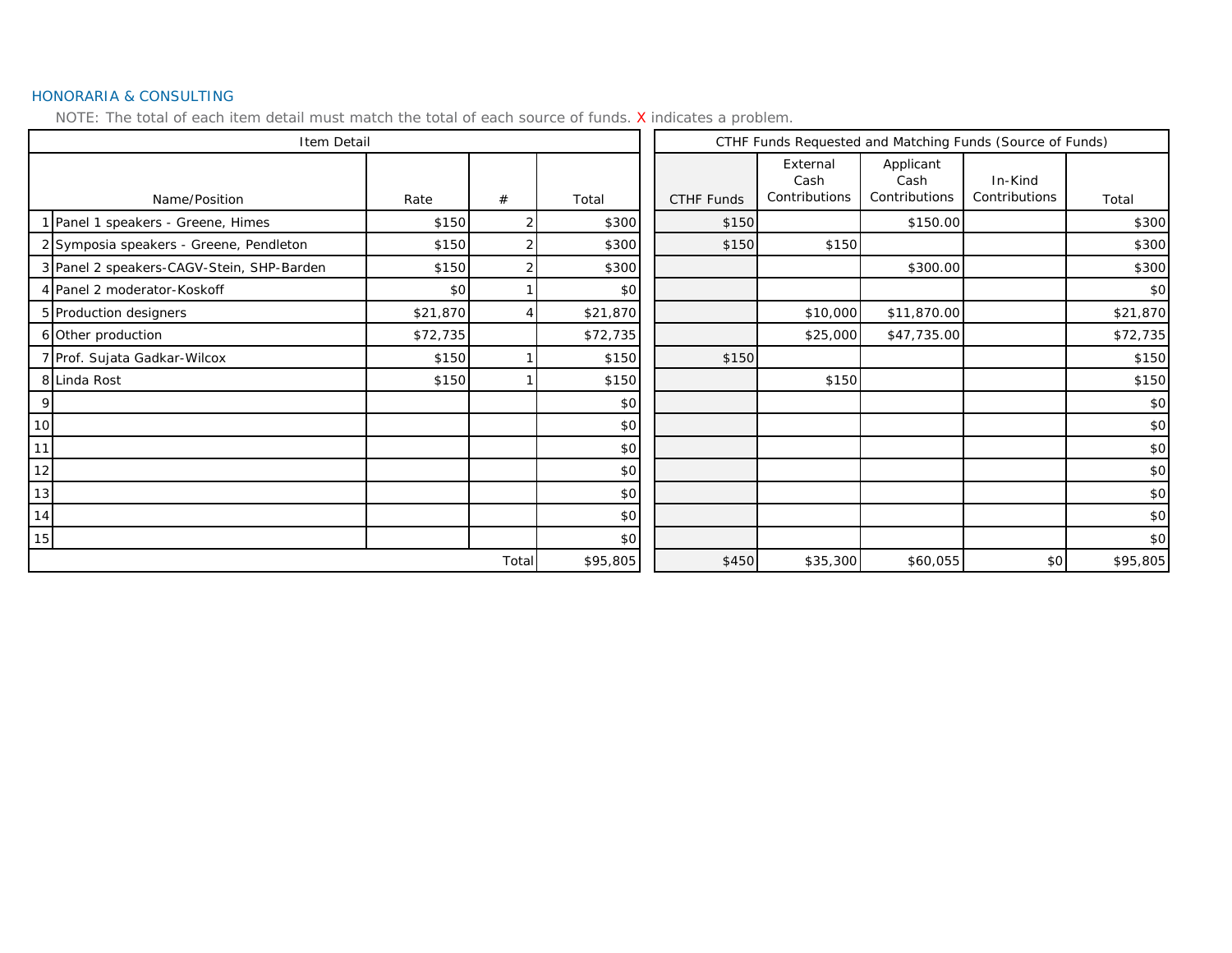#### TECHNICAL DESIGN SERVICES

|                 | Item Detail                    |         |         |         |            | CTHF Funds Requested and Matching Funds (Source of Funds) |                                    |                          |         |
|-----------------|--------------------------------|---------|---------|---------|------------|-----------------------------------------------------------|------------------------------------|--------------------------|---------|
|                 | Name/Position                  | Rate    | #       | Total   | CTHF Funds | External<br>Cash<br>Contributions                         | Applicant<br>Cash<br>Contributions | In-Kind<br>Contributions | Total   |
|                 | 1 Web development - dramaturgy | \$3,000 |         | \$3,000 | \$2,750    |                                                           | \$250                              |                          | \$3,000 |
|                 | 2 Videotaping - panels, blog   | \$2,000 |         | \$2,000 | \$1,000    |                                                           | \$1,000                            |                          | \$2,000 |
|                 |                                |         |         | \$0     |            |                                                           |                                    |                          | \$0     |
|                 |                                |         |         | \$0     |            |                                                           |                                    |                          | \$0     |
| 5               |                                |         |         | \$0     |            |                                                           |                                    |                          | \$0     |
| 6               |                                |         |         | \$0     |            |                                                           |                                    |                          | \$0     |
|                 |                                |         |         | \$0     |            |                                                           |                                    |                          | \$0     |
| 8               |                                |         |         | \$0     |            |                                                           |                                    |                          | \$0     |
| 9               |                                |         |         | \$0     |            |                                                           |                                    |                          | \$0     |
| 10 <sup>1</sup> |                                |         |         | \$0     |            |                                                           |                                    |                          | \$0     |
| Total           |                                |         | \$5,000 | \$3,750 | \$0        | \$1,250                                                   | \$0                                | \$5,000                  |         |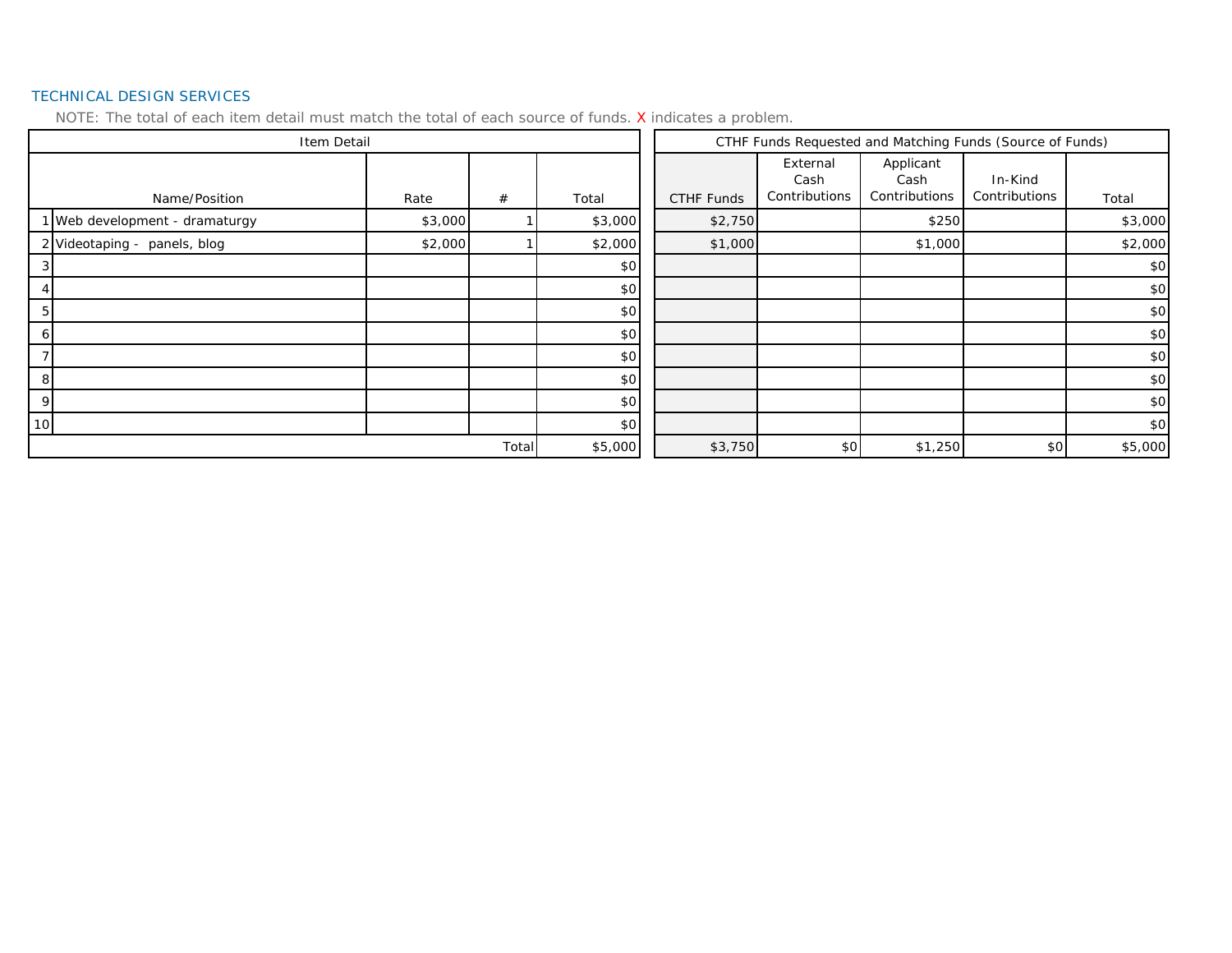## PRINTING, COPYING & SUPPLIES: Total photocopying or printing expenses may not exceed 40% of total grant request

| Item Detail                  |            |       |         | CTHF Funds Requested and Matching Funds (Source of Funds) |                                   |                                    |                          |         |
|------------------------------|------------|-------|---------|-----------------------------------------------------------|-----------------------------------|------------------------------------|--------------------------|---------|
| Description                  | Rate       | $\#$  | Total   | CTHF Funds                                                | External<br>Cash<br>Contributions | Applicant<br>Cash<br>Contributions | In-Kind<br>Contributions | Total   |
| 1 Printed evaluation surveys | \$0.25     | 1300  | \$325   | \$200.00                                                  |                                   | \$125.00                           |                          | \$325   |
| 2 Production postcard        | \$3,000.00 |       | \$3,000 | \$3,000.00                                                |                                   |                                    |                          | \$3,000 |
| 3 Signage & Posters          | \$350.00   |       | \$350   | \$300.00                                                  |                                   | \$50.00                            |                          | \$350   |
| 4                            |            |       | \$0     |                                                           |                                   |                                    |                          | \$0     |
| $\mathbf 5$                  |            |       | \$0     |                                                           |                                   |                                    |                          | \$0     |
| $\boldsymbol{6}$             |            |       | \$0     |                                                           |                                   |                                    |                          | \$0     |
| $\overline{7}$               |            |       | \$0     |                                                           |                                   |                                    |                          | \$0     |
| $\, 8$                       |            |       | \$0     |                                                           |                                   |                                    |                          | \$0     |
| 9                            |            |       | \$0     |                                                           |                                   |                                    |                          | \$0     |
| 10                           |            |       | \$0     |                                                           |                                   |                                    |                          | \$0     |
| 11                           |            |       | \$0     |                                                           |                                   |                                    |                          | \$0     |
| 12                           |            |       | \$0     |                                                           |                                   |                                    |                          | \$0     |
| 13                           |            |       | \$0     |                                                           |                                   |                                    |                          | \$0     |
| 14                           |            |       | \$0     |                                                           |                                   |                                    |                          | \$0     |
| $15$                         |            |       | \$0     |                                                           |                                   |                                    |                          | \$0     |
| 16                           |            |       | \$0     |                                                           |                                   |                                    |                          | \$0     |
| 17                           |            |       | \$0     |                                                           |                                   |                                    |                          | \$0     |
| 18                           |            |       | \$0     |                                                           |                                   |                                    |                          | \$0     |
| 19                           |            |       | \$0     |                                                           |                                   |                                    |                          | \$0     |
| 20                           |            |       | \$0     |                                                           |                                   |                                    |                          | \$0     |
|                              |            | Total | \$3,675 | \$3,500                                                   | \$0                               | \$175                              | \$0                      | \$3,675 |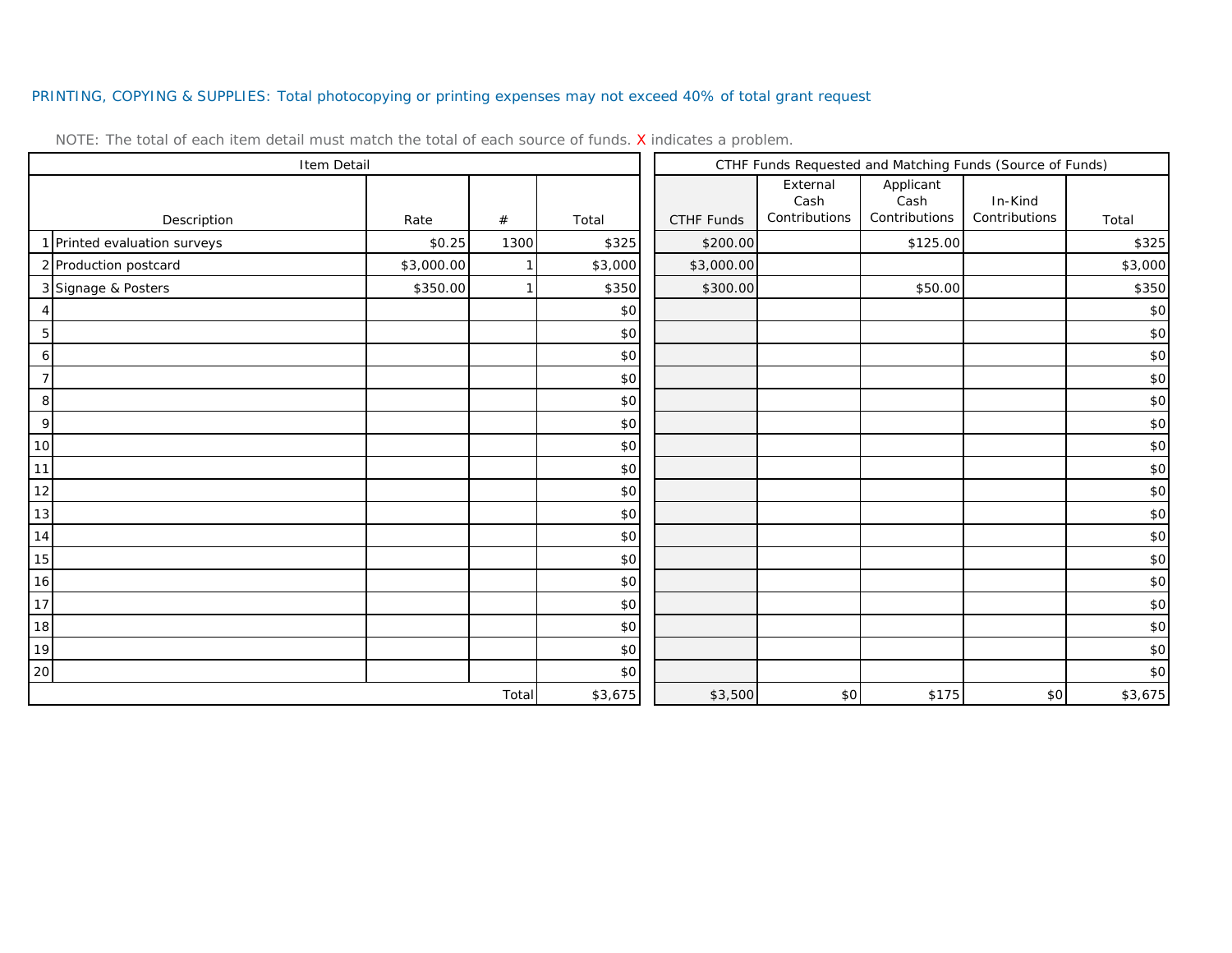## TRAVEL: CTH may cover mileage up to .57 per mile. Enter rate and number of miles below.

Total travel expenses may not exceed 20% of total grant request.

| Item Detail                     |       |       |         | CTHF Funds Requested and Matching Funds (Source of Funds) |                                   |                                    |                          |         |
|---------------------------------|-------|-------|---------|-----------------------------------------------------------|-----------------------------------|------------------------------------|--------------------------|---------|
| Name/Position                   | Rate  | #     | Total   | CTHF Funds                                                | External<br>Cash<br>Contributions | Applicant<br>Cash<br>Contributions | In-Kind<br>Contributions | Total   |
| 1 Symp. Speakers transportation | \$250 |       | \$500   | \$500                                                     |                                   |                                    |                          | \$500   |
| 2 6 actors - train fare         | \$600 | 6     | \$3,600 | \$500                                                     |                                   | \$3,100                            |                          | \$3,600 |
| 3                               |       |       |         |                                                           |                                   |                                    |                          | \$0     |
|                                 |       |       | \$0     |                                                           |                                   |                                    |                          | \$0     |
| 5                               |       |       | \$0     |                                                           |                                   |                                    |                          | \$0     |
| 6                               |       |       | \$0     |                                                           |                                   |                                    |                          | \$0     |
| 7                               |       |       | \$0     |                                                           |                                   |                                    |                          | \$0     |
| 8                               |       |       | \$0     |                                                           |                                   |                                    |                          | \$0     |
| 9                               |       |       | \$0     |                                                           |                                   |                                    |                          | \$0     |
| 10 <sup>1</sup>                 |       |       | \$0     |                                                           |                                   |                                    |                          | \$0     |
| 11                              |       |       | \$0     |                                                           |                                   |                                    |                          | \$0     |
| 12                              |       |       | \$0     |                                                           |                                   |                                    |                          | \$0     |
| 13                              |       |       | \$0     |                                                           |                                   |                                    |                          | \$0     |
| 14                              |       |       | \$0     |                                                           |                                   |                                    |                          | \$0     |
| 15                              |       |       | \$0     |                                                           |                                   |                                    |                          | \$0     |
|                                 |       | Total | \$4,100 | \$1,000                                                   | \$0                               | \$3,100                            | \$0                      | \$4,100 |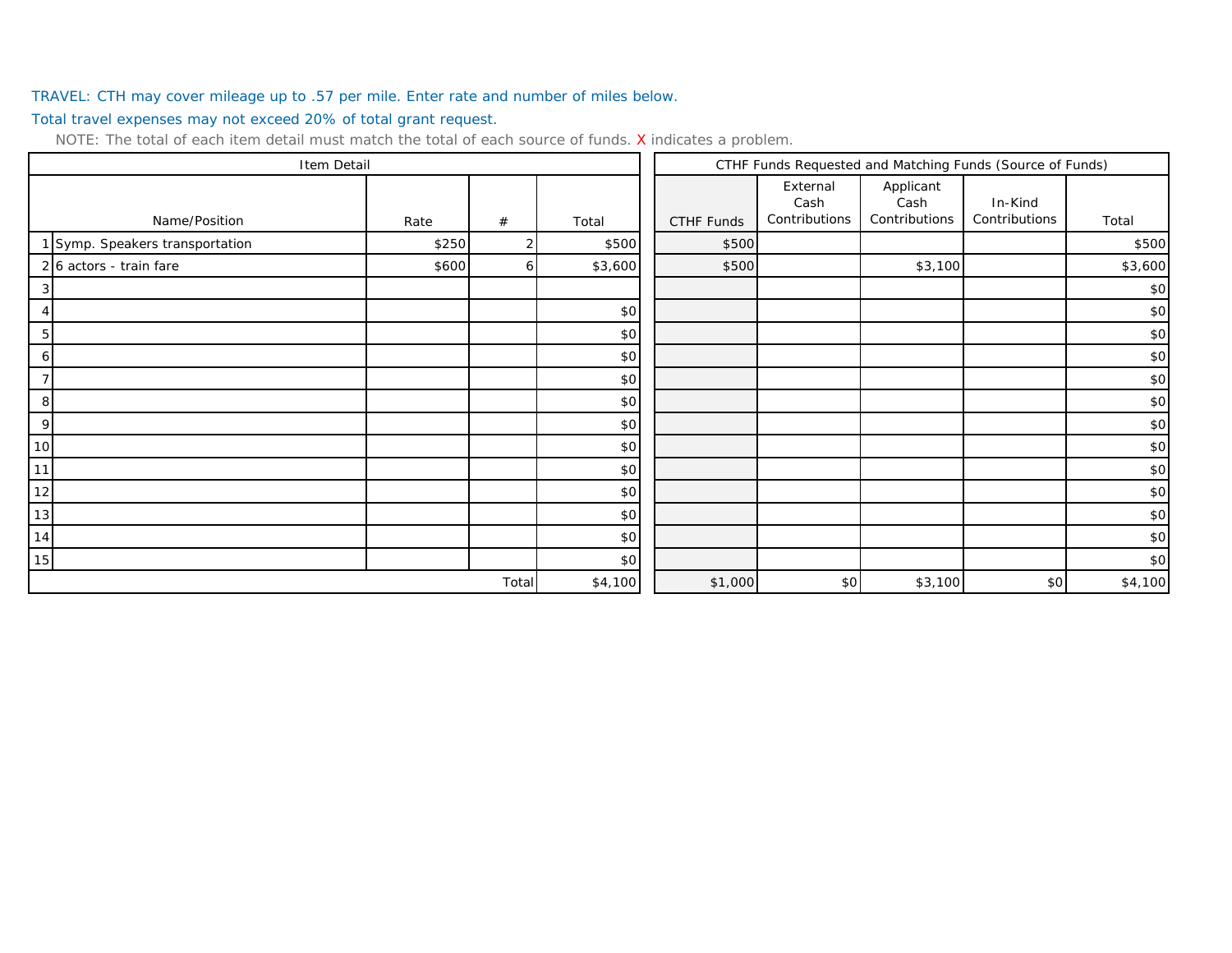## EQUIPMENT AND ROOM RENTAL OR PURCHASE: Total Equipment expenses may not exceed 40% of total grant request.

| Item Detail     |             |      |       |       | CTHF Funds Requested and Matching Funds (Source of Funds) |                                   |                                    |                          |       |
|-----------------|-------------|------|-------|-------|-----------------------------------------------------------|-----------------------------------|------------------------------------|--------------------------|-------|
|                 | Description | Rate | #     | Total | CTHF Funds                                                | External<br>Cash<br>Contributions | Applicant<br>Cash<br>Contributions | In-Kind<br>Contributions | Total |
|                 |             |      |       | \$0   |                                                           |                                   |                                    |                          | \$0   |
|                 |             |      |       | \$0   |                                                           |                                   |                                    |                          | \$0   |
|                 |             |      |       | \$0   |                                                           |                                   |                                    |                          | \$0   |
|                 |             |      |       | \$0   |                                                           |                                   |                                    |                          | \$0   |
|                 |             |      |       | \$0   |                                                           |                                   |                                    |                          | \$0   |
|                 |             |      |       | \$0   |                                                           |                                   |                                    |                          | \$0   |
|                 |             |      |       | \$0   |                                                           |                                   |                                    |                          | \$0   |
| 8               |             |      |       | \$0   |                                                           |                                   |                                    |                          | \$0   |
| Q               |             |      |       | \$0   |                                                           |                                   |                                    |                          | \$0   |
| 10 <sup>1</sup> |             |      |       | \$0   |                                                           |                                   |                                    |                          | \$0   |
|                 |             |      | Total | \$0   | \$0                                                       | \$0                               | \$0                                | \$0                      | \$0   |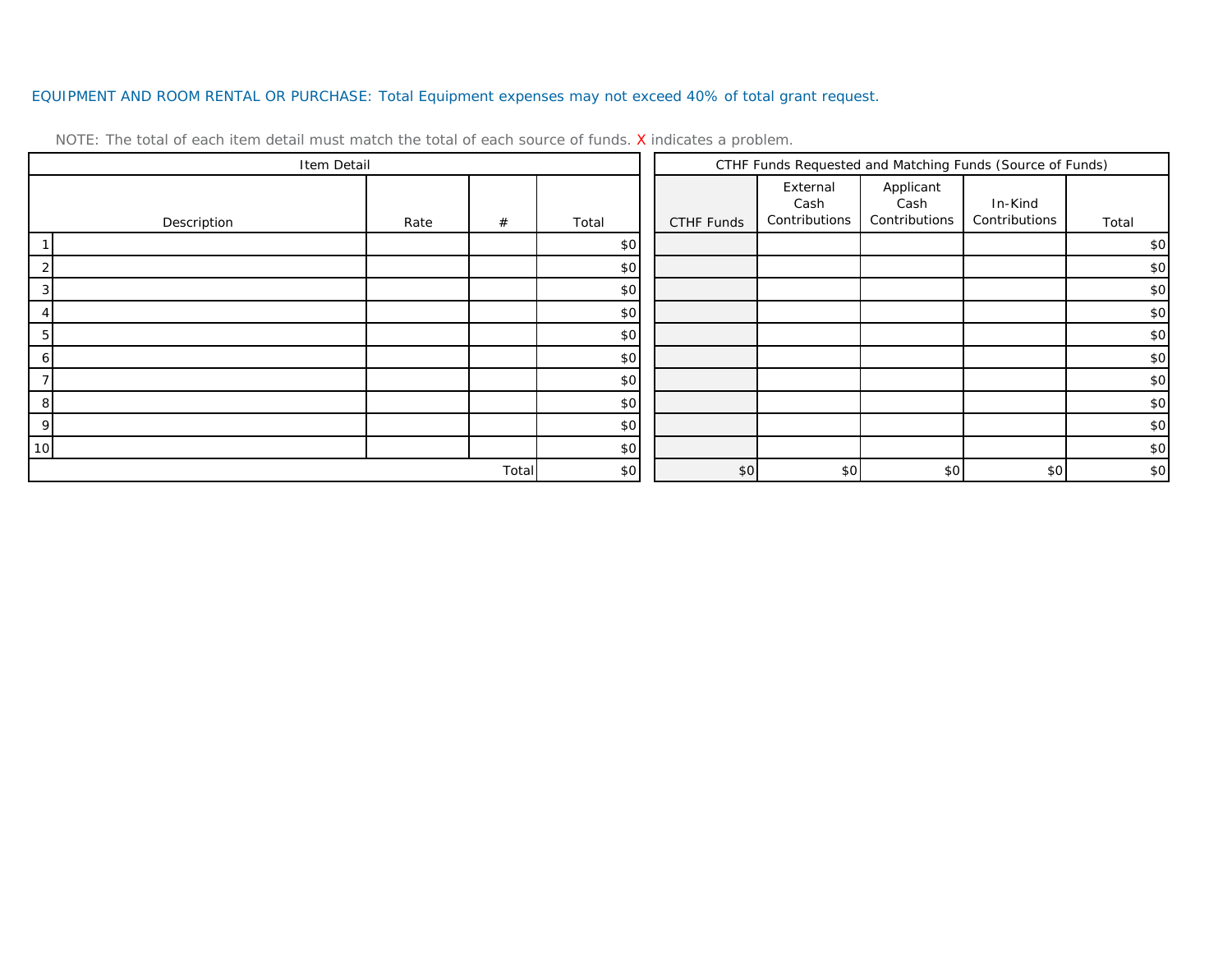#### PROMOTION

|                 | Item Detail                               |          |          |          | CTHF Funds Requested and Matching Funds (Source of Funds) |                                   |                                    |                          |          |
|-----------------|-------------------------------------------|----------|----------|----------|-----------------------------------------------------------|-----------------------------------|------------------------------------|--------------------------|----------|
|                 | Description                               | Rate     | #        | Total    | CTHF Funds                                                | External<br>Cash<br>Contributions | Applicant<br>Cash<br>Contributions | In-Kind<br>Contributions | Total    |
|                 | 1 Play promotion (inc. engagement events) | \$13,000 |          | \$13,000 | \$4,150                                                   | \$2,850                           | \$6,000                            |                          | \$13,000 |
|                 | 2 Online and Print ads (Hearst)           | \$12,000 |          | \$12,000 | \$2,900                                                   | \$2,000                           | \$7,100                            |                          | \$12,000 |
|                 | 3 Together at the Table Meals             | \$500    |          | \$500    |                                                           |                                   | \$500                              |                          | \$500    |
|                 | 4 Radio spots                             | \$3,000  |          | \$3,000  |                                                           |                                   |                                    | \$3,000                  | \$3,000  |
| 5               |                                           |          |          | \$0      |                                                           |                                   |                                    |                          | \$0      |
| ΘI              |                                           |          |          | \$0      |                                                           |                                   |                                    |                          | \$0      |
|                 |                                           |          |          | \$0      |                                                           |                                   |                                    |                          | \$0      |
| 8               |                                           |          |          | \$0      |                                                           |                                   |                                    |                          | \$0      |
| 9               |                                           |          |          | \$0      |                                                           |                                   |                                    |                          | \$0      |
| 10 <sup>1</sup> |                                           |          |          | \$0      |                                                           |                                   |                                    |                          | \$0      |
| Total           |                                           |          | \$28,500 | \$7,050  | \$4,850                                                   | \$13,600                          | \$3,000                            | \$28,500                 |          |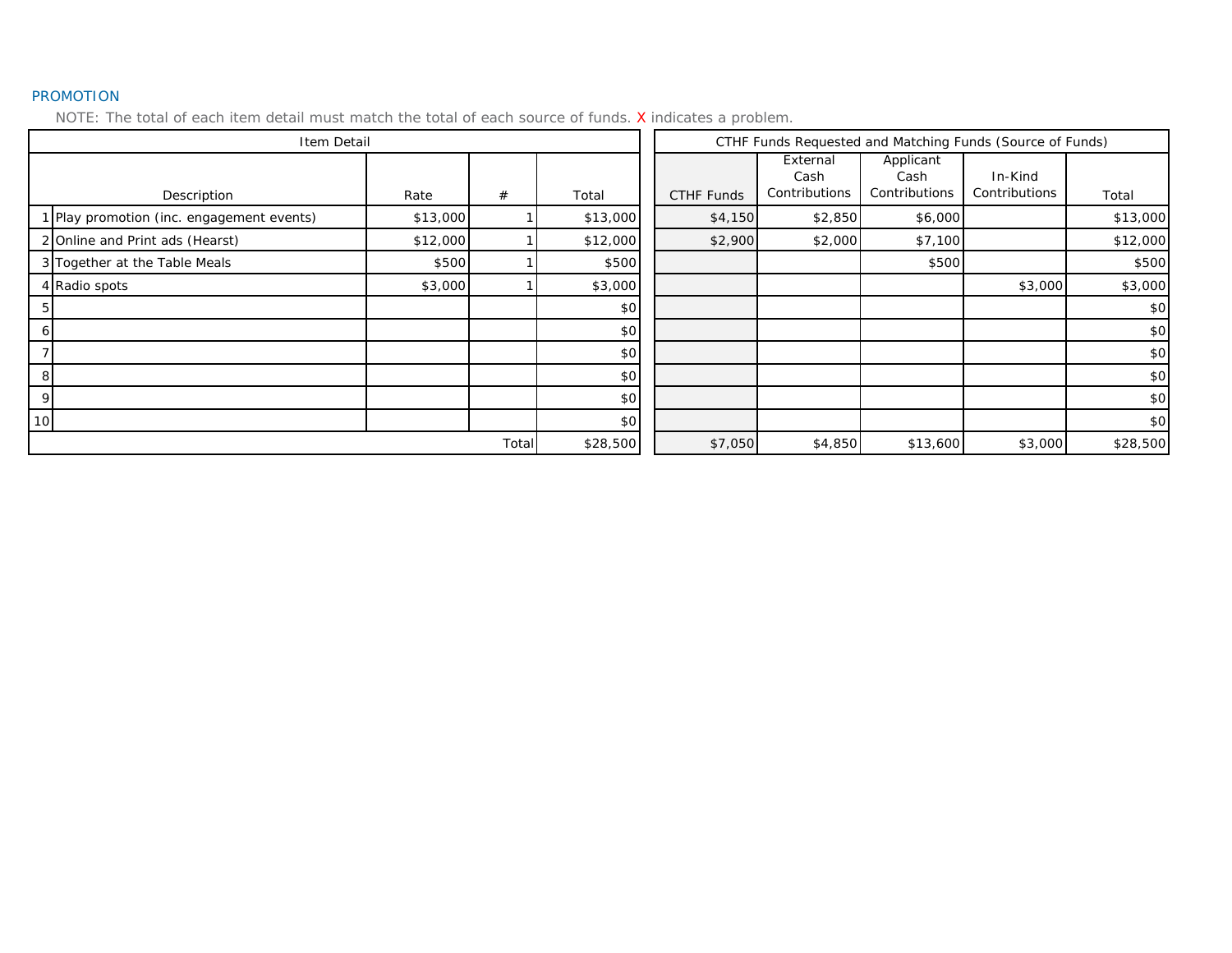#### EVALUATION

| Item Detail                           |                |       |       | CTHF Funds Requested and Matching Funds (Source of Funds) |                                   |                                    |                          |       |
|---------------------------------------|----------------|-------|-------|-----------------------------------------------------------|-----------------------------------|------------------------------------|--------------------------|-------|
| Description                           | Rate           | #     | Total | CTHF Funds                                                | External<br>Cash<br>Contributions | Applicant<br>Cash<br>Contributions | In-Kind<br>Contributions | Total |
| 1 Survey Monkey - 1 year subscription | \$250          |       | \$250 | \$250                                                     |                                   |                                    |                          | \$250 |
|                                       |                |       | \$0   |                                                           |                                   |                                    |                          | \$0   |
|                                       |                |       | \$0   |                                                           |                                   |                                    |                          | \$0   |
|                                       |                |       | \$0   |                                                           |                                   |                                    |                          | \$0   |
|                                       |                |       | \$0   |                                                           |                                   |                                    |                          | \$0   |
|                                       | Total<br>\$250 | \$250 | \$0   | \$0                                                       | -\$01                             | \$250                              |                          |       |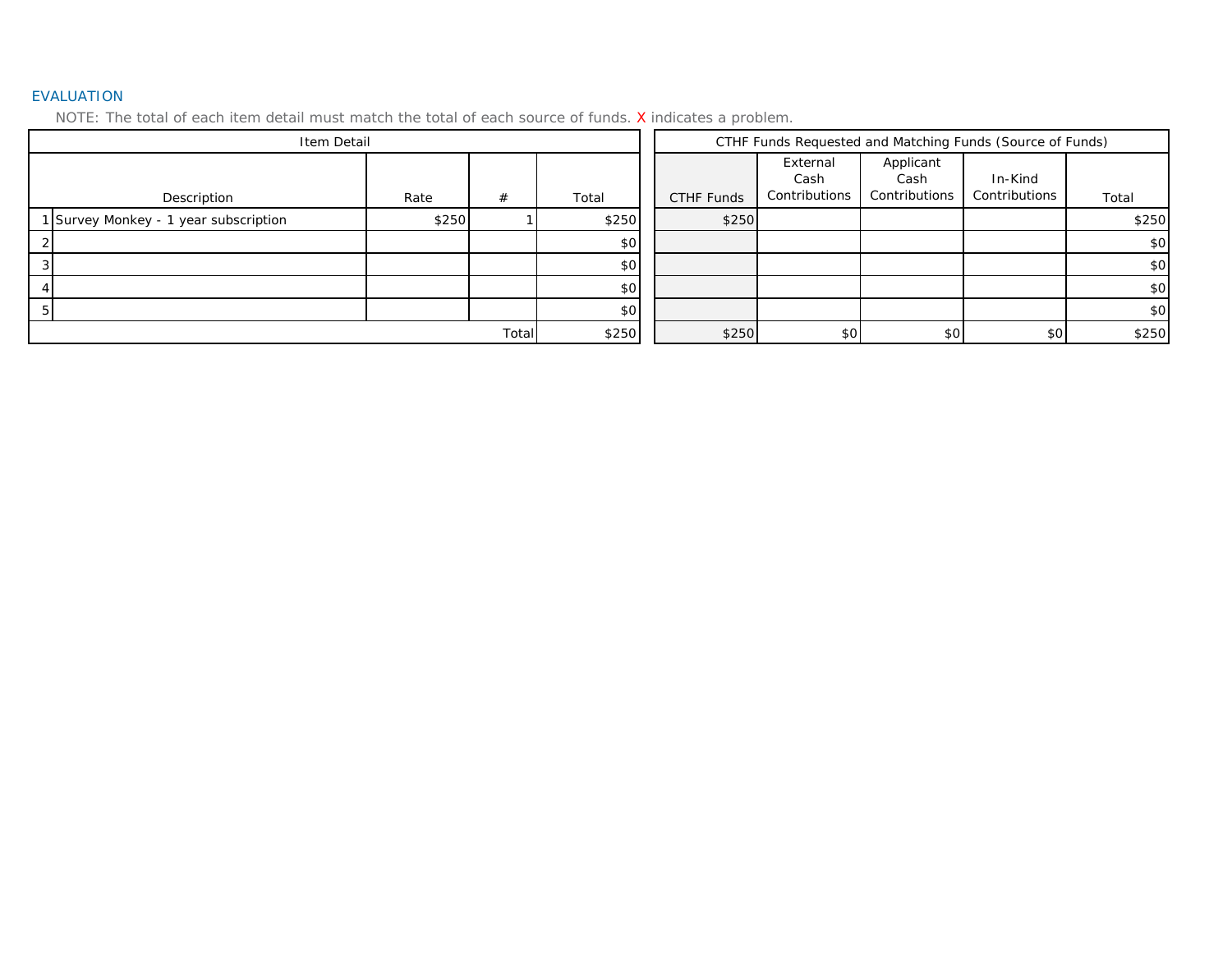BUDGET SUMMARY: Values fill automatically from the detail pages.

| Make sure that the CTH Funds requested total below matches the CTH Funds Requested total on your application cover page. |  |  |  |
|--------------------------------------------------------------------------------------------------------------------------|--|--|--|
|--------------------------------------------------------------------------------------------------------------------------|--|--|--|

|                                       |           |                                       | Source of Funds Summary         |                          |           |
|---------------------------------------|-----------|---------------------------------------|---------------------------------|--------------------------|-----------|
| <b>Budget Summary</b>                 | CTH Funds | <b>External Cash</b><br>Contributions | Applicant Cash<br>Contributions | In-Kind<br>Contributions | Total     |
| Salaries & Wages                      | \$4,000   | \$40,000                              | \$124,917                       | \$0                      | \$168,917 |
| Honoraria                             | \$450     | \$35,300                              | \$60,055                        | \$0                      | \$95,805  |
| <b>Technical Design Services</b>      | \$3,750   | \$0                                   | \$1,250                         | \$0                      | \$5,000   |
| Travel                                | \$1,000   | \$0                                   | \$3,100                         | \$0                      | \$4,100   |
| Printing, Copying and Supplies        | \$3,500   | \$0                                   | \$175                           | \$0                      | \$3,675   |
| Equipment and Room Rental or Purchase | \$0       | \$0                                   | \$0                             | \$0                      | \$0       |
| Promotion                             | \$7,050   | \$4,850                               | \$13,600                        | \$3,000                  | \$28,500  |
| Evaluation                            | \$250     | \$0                                   | \$0                             | \$0                      | \$250     |
| Total                                 | \$20,000  | \$80,150                              | \$203,097                       | \$3,000                  | \$306,247 |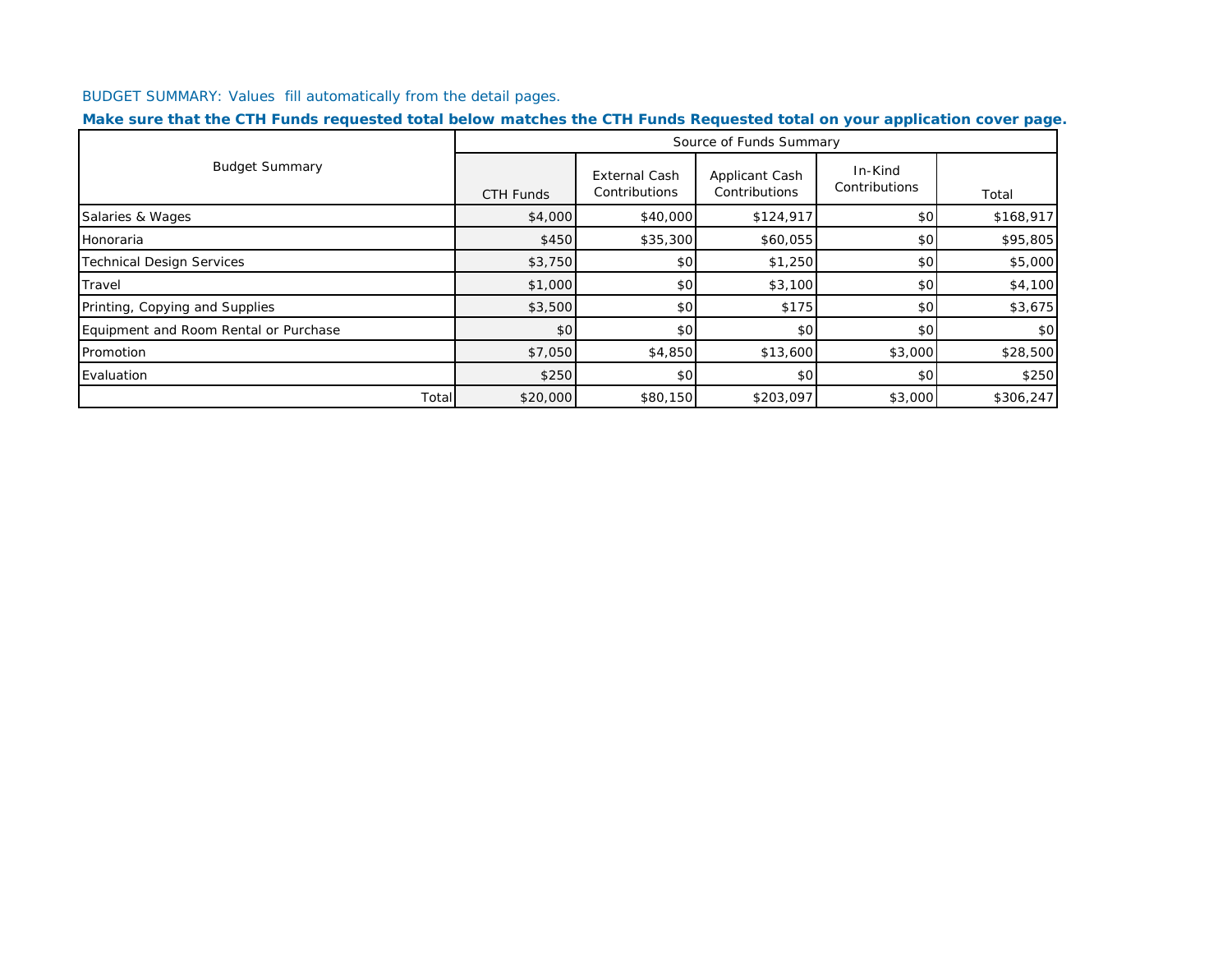## **Westport Country Playhouse**

## **Community Engagement Events Surrounding THOUSAND PINES**

## **October 29-November 17, 2019**

# **SUMMARY OF EVENTS**

In conjunction with the production of THOUSAND PINES, the Playhouse will offer a series of unique events including lectures, talkbacks, and panel discussions. There will be a total of 21 performances of THOUSAND PINES in the Jason Robards Theatre on the Playhouse campus.

## **Calendar of Events (subject to change)**

Monday October 29 – panel with playwright Matthew Greene  $&\#UNLOAD$  members.

Sunday November 4 – post-show symposium with playwright Matthew Greene and director Austin Pendleton

Friday November 9 – pre-show discussion on the Second Amendment with Quinnipiac Professor Sujata Gadkar-Wilcox

Sunday November 11 – panel with Jeremey Stein, executive director of CT Against Gun Violence and Mark Barden, co-founder and managing director of Sandy Hook Promise

Thursday November 15 – post-show talkback with the actors and artists

Thursday November 1 – LGBT Night OUT

Wednesday November 6 – Together at the Table

Thursday November 10 – Student matinee & Connect-Us performance

Thursday November 15 – Playhouse Happy Hour

Various Dates –post-show salons with social worker Linda Rost

# **Location and audience capacity of the venue(s)**

All engagement events will take place on the campus of Westport Country Playhouse either in the theater itself (550 capacity) or the Lucille Lortel White Barn Center (200 capacity.) All locations are handicapped accessible.

## **Admission and other fees**

Most community engagement events are offered free of charge with the exception of Together at the Table which is \$10 a person and student matinee tickets which are \$15 or completely free based on need.